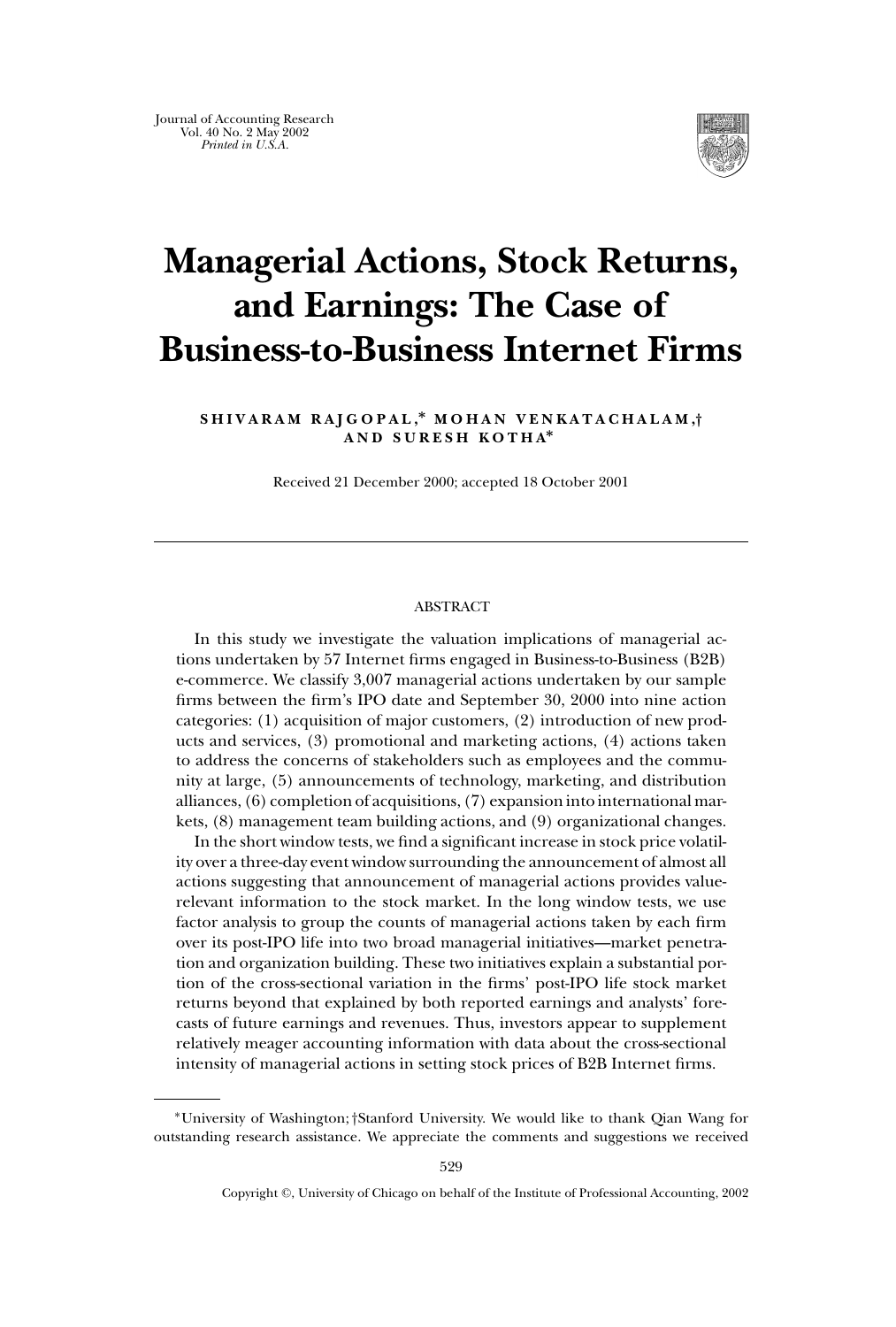## *1. Introduction*

In this paper, we explore the valuation implications of managerial actions undertaken by Internet firms engaged in Business-to-Business (B2B) e-commerce. B2B commerce, or industrial purchasing, refers to the many different types of interactions related to the purchase and sale of goods and services between businesses (Federal Trade Commission [2000]). According to Forrester Research, an Internet research company, annual B2B e-commerce is expected to account for 92 percent of total e-commerce by 2003 (Forrester Research [2000]).

Given the size of the U.S. economy, even a small reduction in transaction costs (Williamson [1989]) resulting from B2B transactions can have profound implications for firms and consumers. In an attempt to exploit this market opportunity, many B2B start-ups have recently gone public with attractive market valuations. One set of start-up firms hosts online marketplaces to mediate transactions among businesses (e.g., VerticalNet and Freemarkets) while the other set provides software solutions that enable businesses to build, or participate, in online marketplaces (e.g., Ariba and Commerce One). Even though only one firm in our sample of 57 B2B firms has reported an annual profit, the combined equity value of our sample firms exceeded \$100 billion as of September 30, 2000. The co-existence of significant market capitalizations with negative accounting earnings raises interesting questions about the factors that drive valuation of B2B firms.

There are several impediments to understanding the value of B2B stocks. First, the median firm in our sample has been public only for a year and a long history of commonly used performance measures such as accounting earnings is unavailable for forecasting future profitability. Second, the B2B Internet sector is an emerging industry and the determinants of value creation for such firms are not well documented. Third, unlike Businessto-Consumer (B2C) e-commerce firms, cross-sectionally comparable nonfinancial indicators of stock prices such as web traffic (Trueman, Wong, and Zhang [2000a]) are not readily available for B2B firms. This is because transactions in the B2B domain are not driven as much by mass consumer interest as they are by the proportion of cost savings or overall value obtained from purchasing of supplies or manufacturing inputs via the Internet.

We compile a list of managerial actions taken by B2B firms and examine whether such actions are associated with shareholder value creation. Because managerial actions form the basic building blocks of the

from an anonymous referee, Ray Ball (the editor), Neil Fargher, Jerry Feltham, Doug Hanna, Kathryn Kadous, Richard Leftwich, Dale Morse, Anu Ramanathan, Terry Shelvin, D. Shores, Abbie Smith, Brett Trueman, and workshop participants at the 2001 AAA Annual Meeting, the 2001 *Journal of Accounting Research* Conference, the 2001 UBCOW (University of British Columbia-Oregon-Washigton) conference, University of California at Berkeley, University of Chicago, Pennsylvania State University, and Texas A&M University.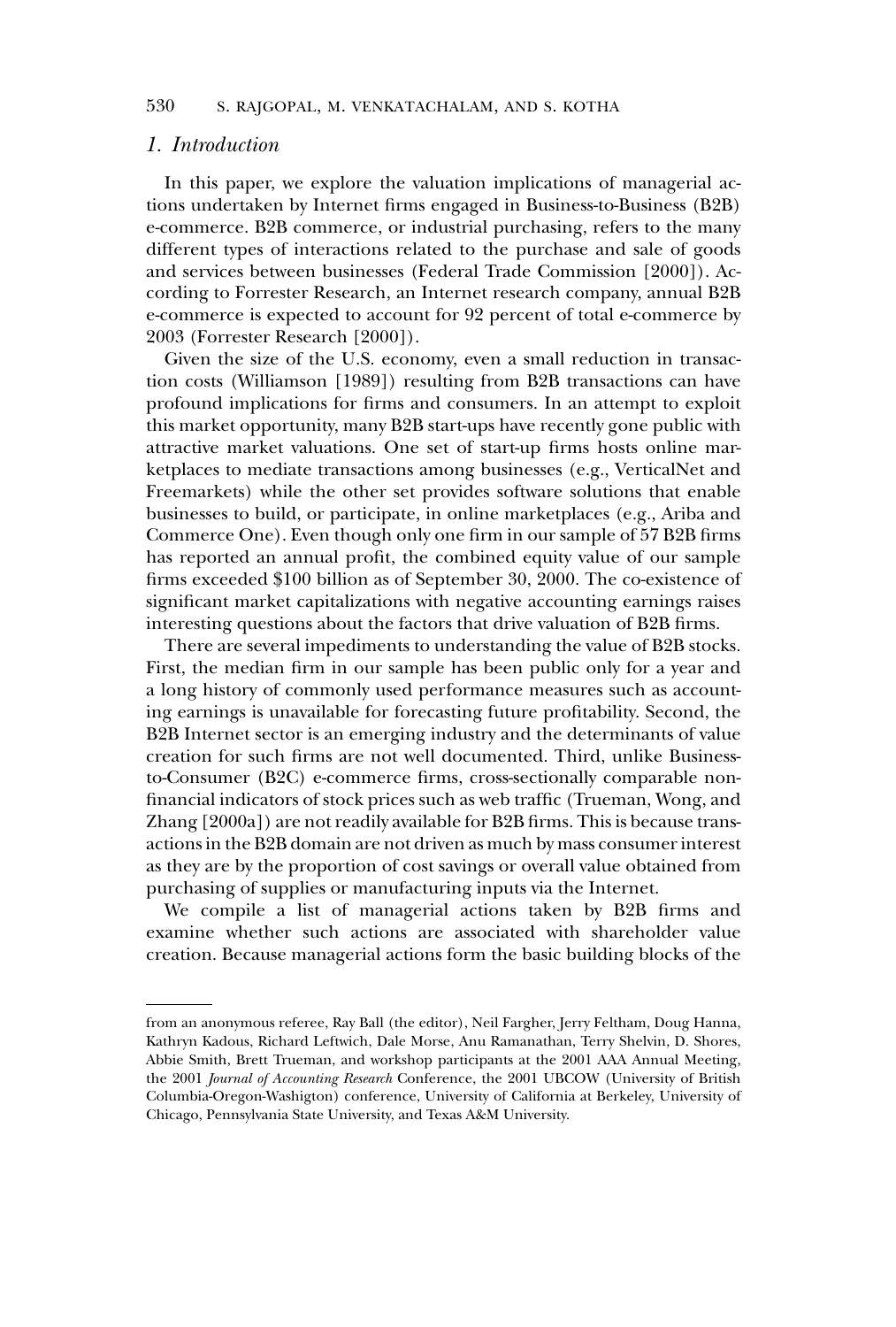entrepreneurial functions of acquiring, combining, and deploying resources in the marketplace, firm-specific measures of such actions are likely to be informative about future profitability.<sup>1</sup> Our investigation provides an opportunity to explore how investors supplement relatively meager financial data with non-financial data such as managerial actions in valuing an economically significant subset of e-commerce firms, i.e., B2B firms.<sup>2</sup>

Our sample of 57 public B2B firms is drawn from a list published in a Morgan Stanley report titled "The B2B Internet Report" (available on www.msdw.com). Our approach is to obtain managerial actions that firms disclose in their press releases between the firm's IPO date and September 30, 2000 (a period we label as the post-IPO life of a firm). We collect 3,007 actions and classify them into nine categories: (1) acquisition of major customers, (2) introduction of new products and services, (3) promotional and marketing actions, (4) actions taken to address the concerns of stakeholders such as employees and the community at large, (5) announcements of technology, marketing, and distribution alliances, (6) acquisitions, (7) expansion into international markets, (8) management team building actions, and (9) organizational changes.

After classifying actions taken by firms, we conduct two tests. First, we investigate the information content of the action announcements by examining stock price volatility surrounding the announcement. We find a statistically significant increase in stock price volatility for announcement of all the action categories studied, with the exception of international expansion, over a three-day event window surrounding the announcement of managerial actions. Moreover, the increase in stock return volatility of all managerial actions exceeds the stock return volatility increases around earnings announcements. Hence, in the spirit of Beaver [1968], we conclude that announcements of managerial actions have information content over and above information contained in earnings announcements.

Second, we correlate the stock returns of our sample firms over their post–IPO life with a count of the actions taken by each firm in each of the

 $1$  The alternate hypothesis is that managerial action announcements are not associated with shareholder value creation. The alternate hypothesis might hold under two circumstances. First, managers may indulge in cheap talk when they issue announcements of actions without any intent to follow up on those announcements. Second, measurement error may render our action measures incapable of capturing any value relevant information.

<sup>&</sup>lt;sup>2</sup> Our focus on B2B firms does not imply that managerial actions would not explain stock prices of B2C Internet firms or even non-Internet firms. We do not consider B2C Internet firms because prior research has found non-financial indicators (such as web traffic) to be significantly associated with stock prices of such firms. In contrast, we are unaware of research into non-financial value drivers for B2B firms. We do not consider non-Internet early stage companies because they are more likely to be profitable at the time of their IPO and more likely to have significant accounting performance histories relative to Internet firms (Meeker [2000], Hand [2000]). Finally, we do not focus on non-Internet mature firms because they have longer accounting performance histories that are likely to better reflect the impact of managerial actions.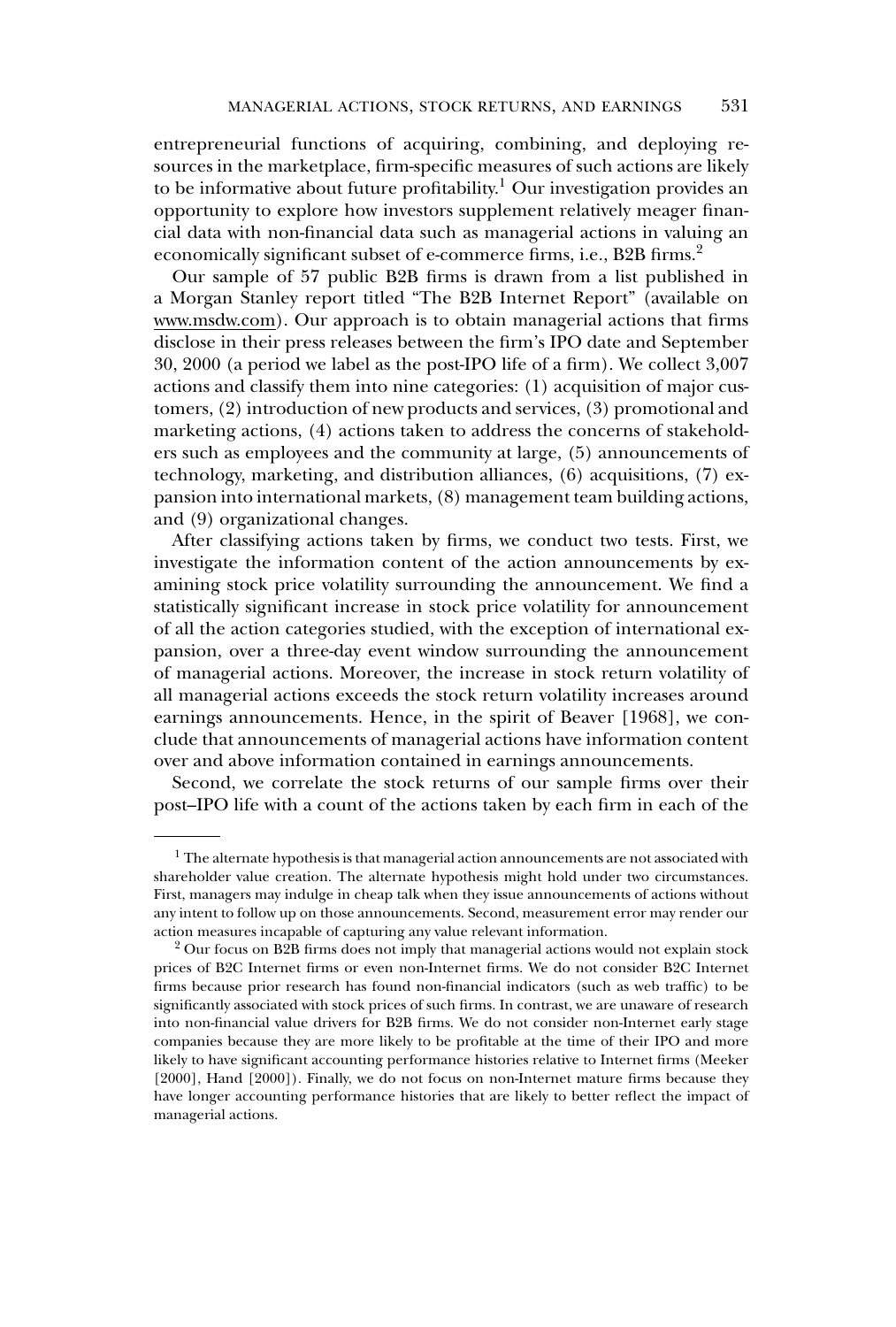categories enumerated earlier. In particular, we use factor analytical techniques to group the counts of managerial actions taken by each firm over its post-IPO life into two broad managerial initiatives—market penetration (consisting of acquisition of new customers, promotions, international expansion, technology and distribution alliances) and organization building (comprising of stakeholder actions, organization changes, acquisitions, and new product introductions). The two grouped action measures explain a substantial portion (over *25 percentage points*) of the cross-sectional variation in the firms' post-IPO life stock market returns beyond that explained by accounting earnings. This suggests that cross-sectional variation in the intensity of managerial actions conveys important valuation related information to investors.

Our study adds to the growing body of literature on the role that nonfinancial indicators play in explaining stock prices. Prior research has documented the value-relevance of several industry-specific non-financial measures. For example, Amir and Lev [1996] study market share in the wireless communications industry, while Chandra, Procassani, and Waymire [1999] investigate the book-to-bill ratio in the semi-conductor industry. With respect to the Internet, research by Trueman, Wong, and Zhang [2000a], Demers and Lev [2001], and Rajgopal, Venkatachalam, and Kotha [2001] documents the value relevance of web traffic and customer experience ratings. In contrast to prior research, our study examines the value implications of a broad range of managerial actions taken by firms.<sup>3</sup> Ours is perhaps the first paper to consider a portfolio of managerial actions in the set of nonfinancial indicators that investors appear to use while setting stock prices.

Our study is subject to three important caveats. First, the evidence that managerial actions possess information content is also consistent with the stock markets' fixation on B2B firms' announcements regardless of the effects of these actions on future earnings. Although the factor scores related to the grouped actions are positively correlated with future earnings forecasts suggesting a link between actions and fundamental future accounting information, we cannot rule out the possibility that investors fixate on action announcements. Second, we assume that managerial actions are exogenous signals of firm performance although some actions are likely to be endogenous to firm performance. Third, our study does not document differential information content across good news and bad news announcements. This is because significant negative announcements are absent in our sample. Also,

<sup>3</sup> Previous research in the strategy and marketing literatures has conducted event studies on industrial firms for a number of events covered in this paper. However, they focus on how a few specific actions such as alliances (Das, Sen, and Sengupta [1998]) or new product introductions (Chaney, Devinney, and Winer [1991]), in isolation, create an advantage for a firm vis-à-vis its competitors. In contrast, we document that a *composite* measure of strategic actions such as market penetration and organization building are important pieces of nonfinancial information that investors appear to use for valuation. Furthermore, we contribute to the accounting literature by documenting the value-relevance of managerial actions over and above accounting information.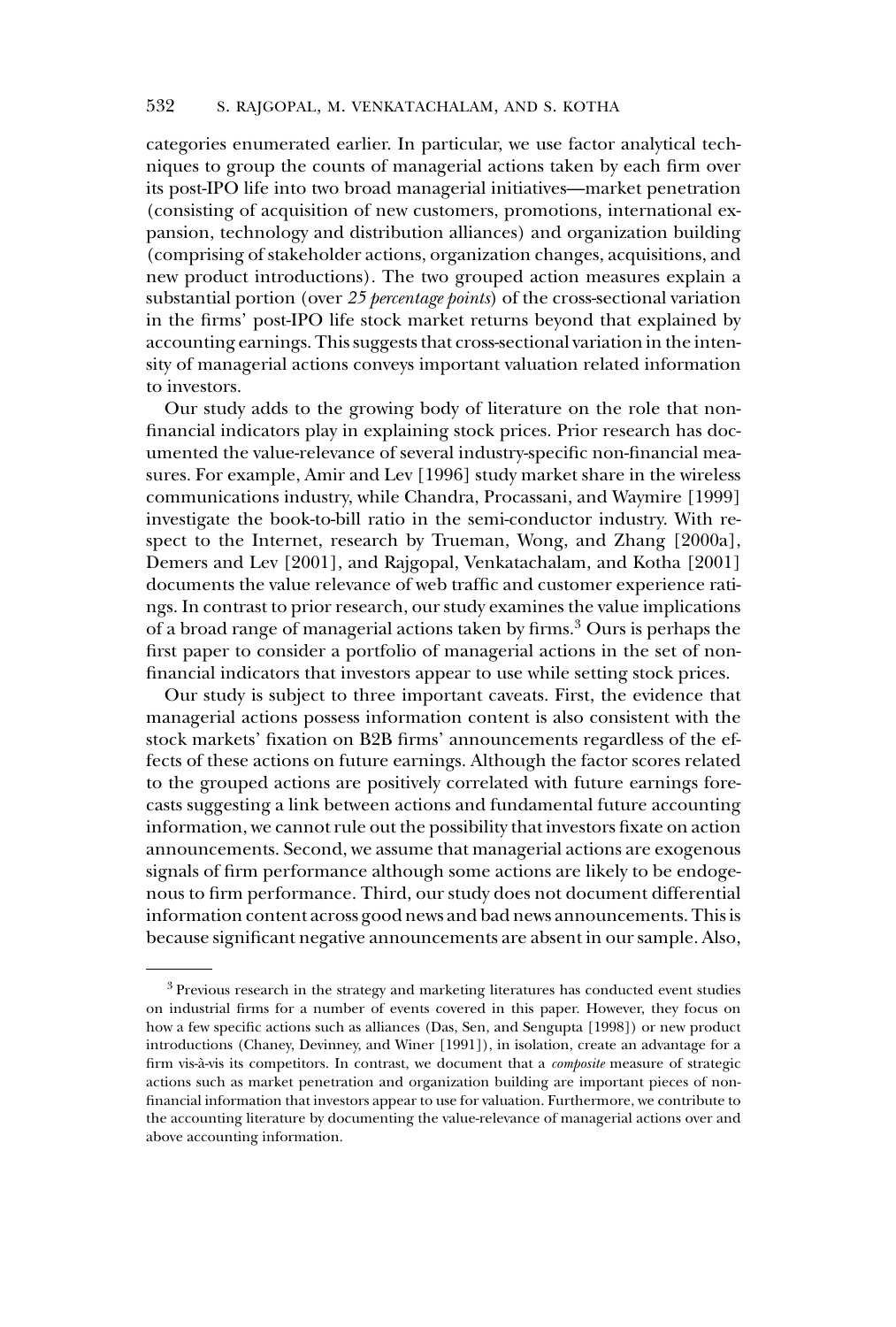specifying a model of investor expectations about action announcements is very difficult. A more comprehensive examination of action announcements over a long period of time where managers announce both good news and bad news would be necessary to provide evidence on this issue.

The remainder of the paper is organized as follows. In section 2, we briefly describe the two key types of business models in B2B e-commerce—online marketplaces and technology providers. In section 3, we develop the taxonomy of managerial actions listed in the introduction and argue why these actions are expected to be associated with firm value. In section 4, we describe the research methodology, data, and results. Section 5 concludes the study.

## *2. Institutional Background: The B2B Sector*

A 1999 study by the Organization for Economic Co-operation and Development (OECD) observes that savings across five nations from B2B commerce could represent a one-half to a two-third percent increase in productivity, \$250 billion savings in inventory, a 10–50 percent savings in customer service costs, and a 50 percent fall in order processing costs in the 2003– 2005 timeframe (Thompson [1999]). Most of these productivity gains are expected to come from savings in transaction costs for both buyers and sellers.

The B2B sector consists of firms in two categories: (1) electronic marketplaces for buying and selling products and services, and (2) technology providers marketing software necessary to build and maintain marketplaces. Each category is described in greater detail below.

## 2.1 ELECTRONIC MARKETPLACES

With the Internet emerging as an important e-commerce transaction platform, new intermediaries or net market makers are attempting to establish electronic marketplaces. Kaplan and Sawhney [2000] define these emerging electronic marketplaces as Internet-based metamediaries that focus on specific industries or business processes and use various market-making mechanisms to mediate transactions among businesses.

Marketplaces attempt to create value by first attracting and then aggregating buyers and sellers. Once a critical mass of buyers and sellers congregate and a high degree of market liquidity is attained, buyers and sellers both benefit from reduced transaction costs. Generally, B2B marketplaces can be separated into two distinct types: vertical hubs and functional hubs. Vertical hubs focus on industry-specific markets. Sciquest.com (chemicals), Partsbase (aerospace), and Neoforma (health products) are examples of such hubs. In contrast, functional hubs focus on providing standardized inputs required by many businesses across a wide range of industries such as computer paper, stationery, cleaning supplies, etc. An example of a functional hub is Onvia.com, an exchange focused on facilitating trade in manufacturing and office products for small businesses. Prices on these marketplaces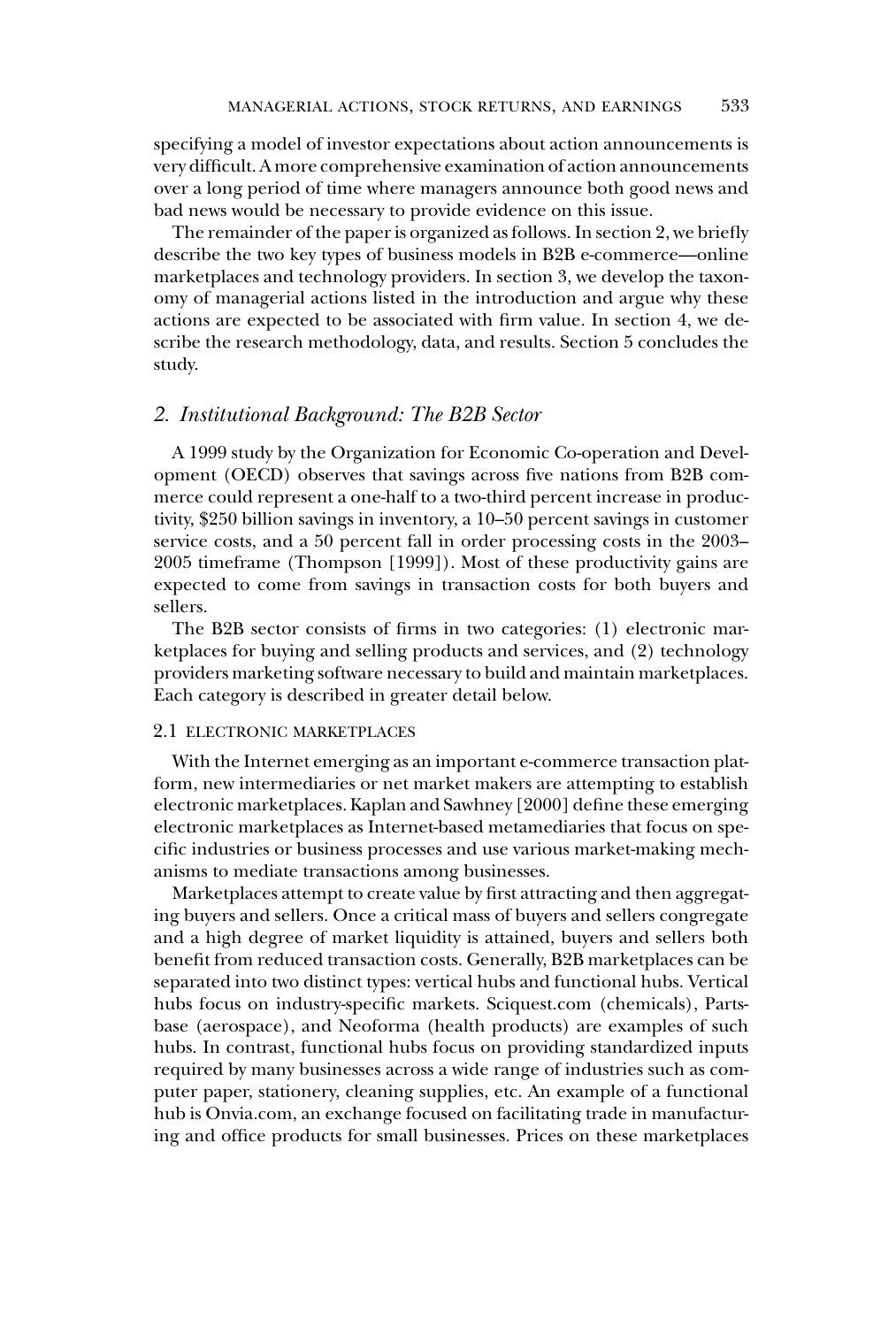can be set in a variety of ways: by auction, the seller's catalog, bid-ask system, or negotiation.

Marketplaces charge commissions based on the gross amount of each transaction. Some exchanges charge fees for participating in the exchange or for anticipated usage. Besides such fees, exchanges sell advertising space on their sites and or provide market participants with data mining services on various aspects of market behavior by firms participating in the exchange.

## 2.2 TECHNOLOGY PROVIDERS

Technology providers market and support software-based applications for trading on the electronic marketplaces on either the buy side or sell side, or as market makers. The trading models described above are driven by software platforms developed and supported by firms such as Commerce One, Ariba, and i2 Technologies, among others.

These firms typically have two main streams of revenue. One revenue stream is derived from software licensing, which is usually a one-time fee charged on a per-user basis. The second stream is derived from a host of services such as software integration, customization of the software platform, software maintenance, and other consulting activities. Some technology providers such as Commerce One also receive a percentage of commission fees that the electronic marketplaces collect on transactions carried out by the buyers and sellers who frequent the marketplace. Recently, the distinction between electronic marketplaces and technology providers is blurring as firms that subscribe to one business model continue to adopt features of the other business model.

## *3. Managerial Actions and Value Creation*

In this section, we identify nine action categories used in the study and present arguments for the effect of actions on shareholder value. Our taxonomy of actions and the hypothesized links of actions to firm value creation are primarily motivated by a review of literature in various disciplines of business research such as finance, economics, strategy, and marketing. A discussion of the value implications of each of the action categories follows.

## 3.1 INTRODUCTION OF NEW PRODUCTS OR SERVICES

With the emergence of the Internet as a trading platform, firms have introduced a number of new products or services. Chaney, Devinney, and Winer [1991] argue that new products and innovations are essential to create competitive advantage. Hence, new products or service introductions are likely to be valued by investors. Firms that innovate would be expected to generate excess returns, the more innovation, the better the signal to shareholders that firms are willing to invest substantially in the future.

An alternative hypothesis is that new product introductions are risky since failures are fairly commonplace. Mansfield, Rapoport, Schnee, Wagner, and Hamburger [1971], for example, found new product failure rates that varied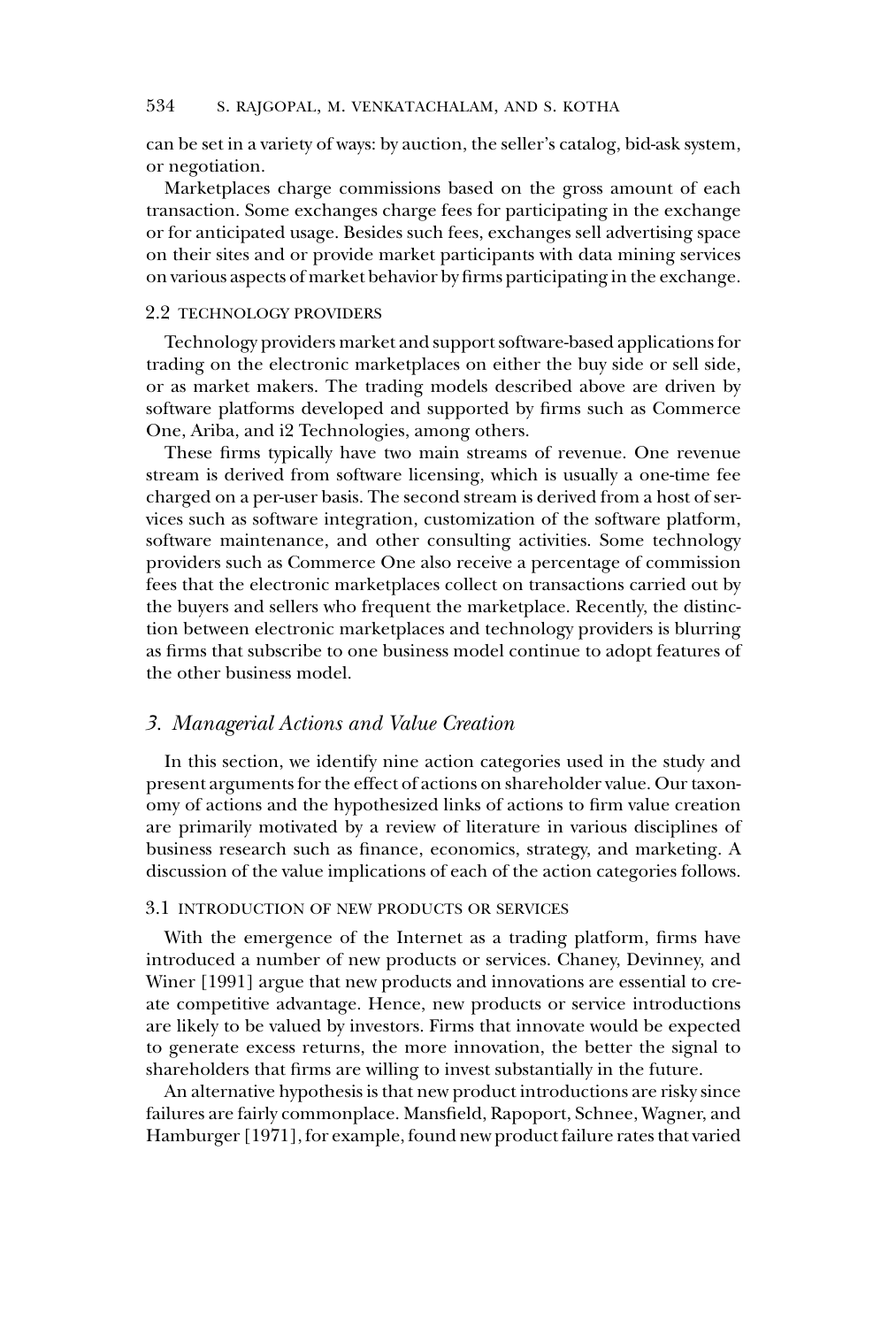from 32% for a chemical laboratory to 48% for a drug laboratory. Moreover, innovators, especially in Internet businesses, run the risk that other firms will imitate their actions and earn a greater share of profits than their original investment (Porter [1980], Rindova and Kotha [2001]). If stockholders anticipate that product innovations would likely fail or be imitated by others to the point at which the innovator cannot recoup the cost of its investment, we would not expect firms that announce new products or services to generate excess stock returns (see Barney [1991]).

A press release that announces new software applications, new features to an existing software application, or the launch of new electronic marketplaces is classified as an introduction of a new product or service.

#### 3.2 ACQUISITION OF MAJOR CUSTOMERS

Acquiring major new customers is vital to the firm's prospects for a variety of reasons. All new ventures face concerns associated with "liability of newness" (Stinchcombe [1965]), and because of a lack of legitimacy arising from this, they may not be able to compete successfully in the marketplace. Besides providing a source of future revenues, major new customers are likely to serve as references to attract others. Furthermore, unless a critical mass of buyers and sellers joins an electronic marketplace, the technology used to operate the marketplace (or the marketplace itself) may not achieve the necessary market liquidity to function effectively (Meeker [2000]). Failure of sellers to join a firm's marketplace in sufficient numbers would make the network less attractive to buyers and consequently even to other sellers. Based on the above arguments, we expect announcements of customer acquisition to be value-relevant.

Announcements that a software enabler was chosen to provide the technology platform for a major client or the addition of a major supplier or buyer to an electronic exchange are counted as actions in this category.

## 3.3 PROMOTIONS

Promotional or marketing campaigns are directed towards building or reinforcing brand awareness among existing and potential customers by associating a firm with specific causes and themes, and by the use of stories and evocative symbols (Aldrich and Fiol [1994]). Furthermore, new technologies and business models associated with new Internet businesses increase the perceived risk associated with these ventures, calling for intensified communication activities. Hence, we expect the market to value promotional and marketing efforts.

Initiatives taken to promote the firm via publicity and marketing campaigns, retaining an advertising or a public-relations agency, and sponsoring marketing-related events are coded as actions in this category.

#### 3.4 STAKEHOLDER ACTIONS

Management literature has argued that firm performance depends on relationships with multiple stakeholders such as employees, customers, and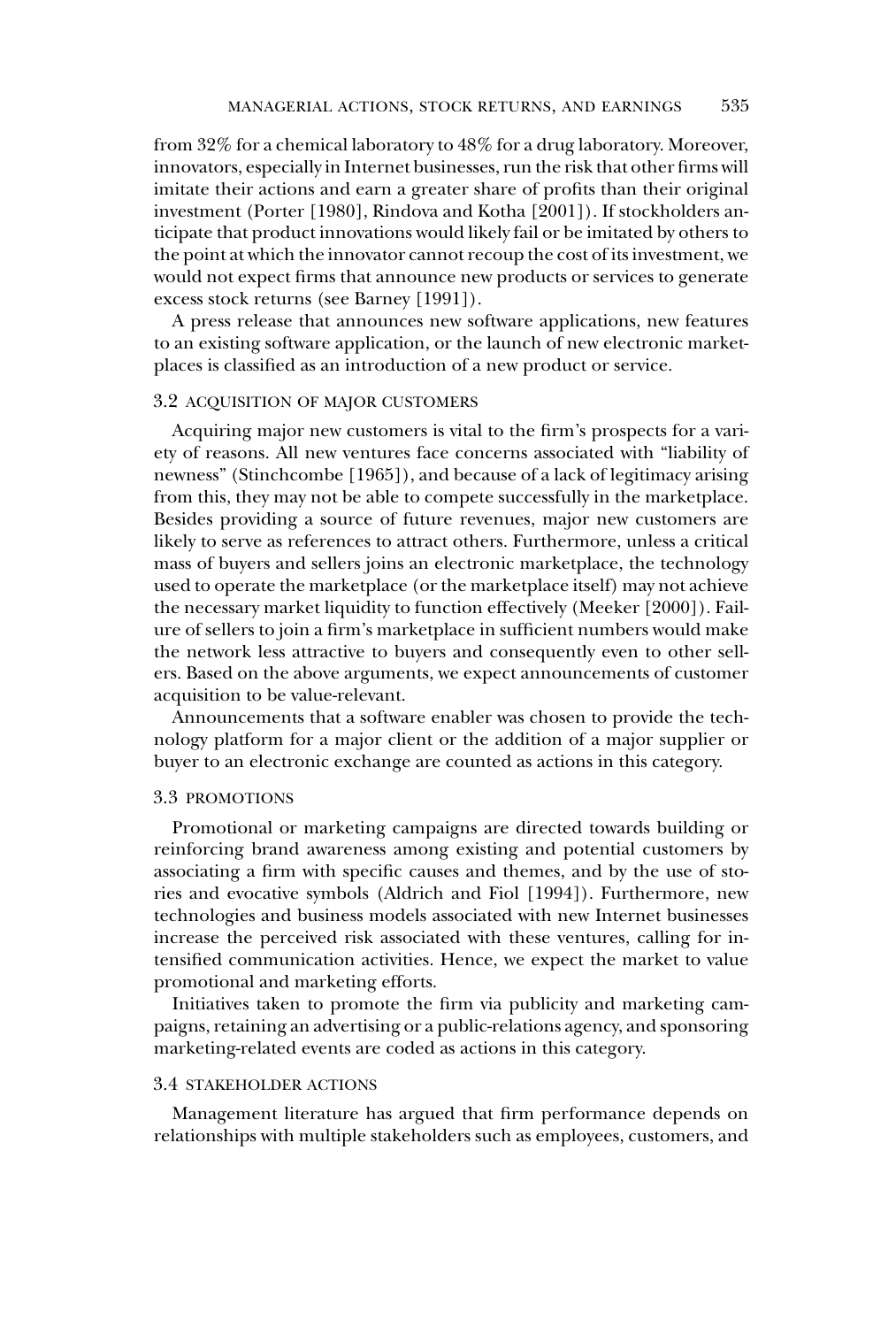the community as a whole. Perceived commitment of a firm to the interests of a stakeholder group is likely to facilitate resource exchanges between the firm and members of the stakeholder group (Berman, Wicks, Kotha, and Jones [1999]), and to enhance firm performance (Jones and Wicks [1999]).

For example, improving employee relationships can reduce turnover and increase productivity, worker commitment, and effort. Also, positive customer perceptions about product quality and safety might lead to increased sales. Waddock and Graves [1997] report that good community relations can help a firm lower its tax bill, lower its regulatory burden, and improve the quality of local labor. Altman [1998] found that many executives believe that community involvement is a business imperative and often creates a competitive advantage.

A press release that announces a firm's actions to address the concerns of employees, suppliers, or the community at large is coded as actions in this category.

## 3.5 STRATEGIC ALLIANCES

Strategic alliances usually entail pooling specific resources and skills by the cooperating organizations to achieve common goals, as well as goals specific to the individual partners. The usual objectives of alliances include gaining access to new markets; accelerating the pace of entry into new markets; sharing research and development, manufacturing, or marketing costs; or broadening the product lines offered (Kogut and Zander [1993]). Alliances provide opportunities for leveraging resources, learning, and for drawing on a broader base of resources embedded in a network of partners (Chang [1995]). Strategic alliances also create an organizational structure situated in the continuum between a hands-off market transaction and a hierarchical relationship within a firm. An alliance would be expected to create shareholder value by realizing benefits from cooperation and flexibility that stem from the loose structure of the arrangement without incurring the high transaction costs associated with negotiation, coordination, and monitoring inter-firm transactions (Williamson [1989]).

However, in certain circumstances, costs associated with the alliance can exceed potential benefits. Das, Sen, and Sengupta [1998] argue that shareholder-manager agency problems may prevent managers from entering into alliances that may be in the best interests of the shareholders. For example, managers may form alliances to protect their jobs. Further, alliances are inherently incomplete contracts in which all the future contingencies cannot be fully anticipated and contracted upon. Hence, alliances may expose each partner to opportunistic exploitation by the other (Williamson and Ouchi [1998]) that could lead to renegotiation and unequal gain sharing (Hart [1995]). If such costs of entering into alliances exceed the benefits on the margin, alliances would be less valuable to shareholders.

We examine three types of alliances for our sample firms: technology, distribution, and marketing alliances. Actions that involve a partnership with another company to use its technology or jointly develop new technology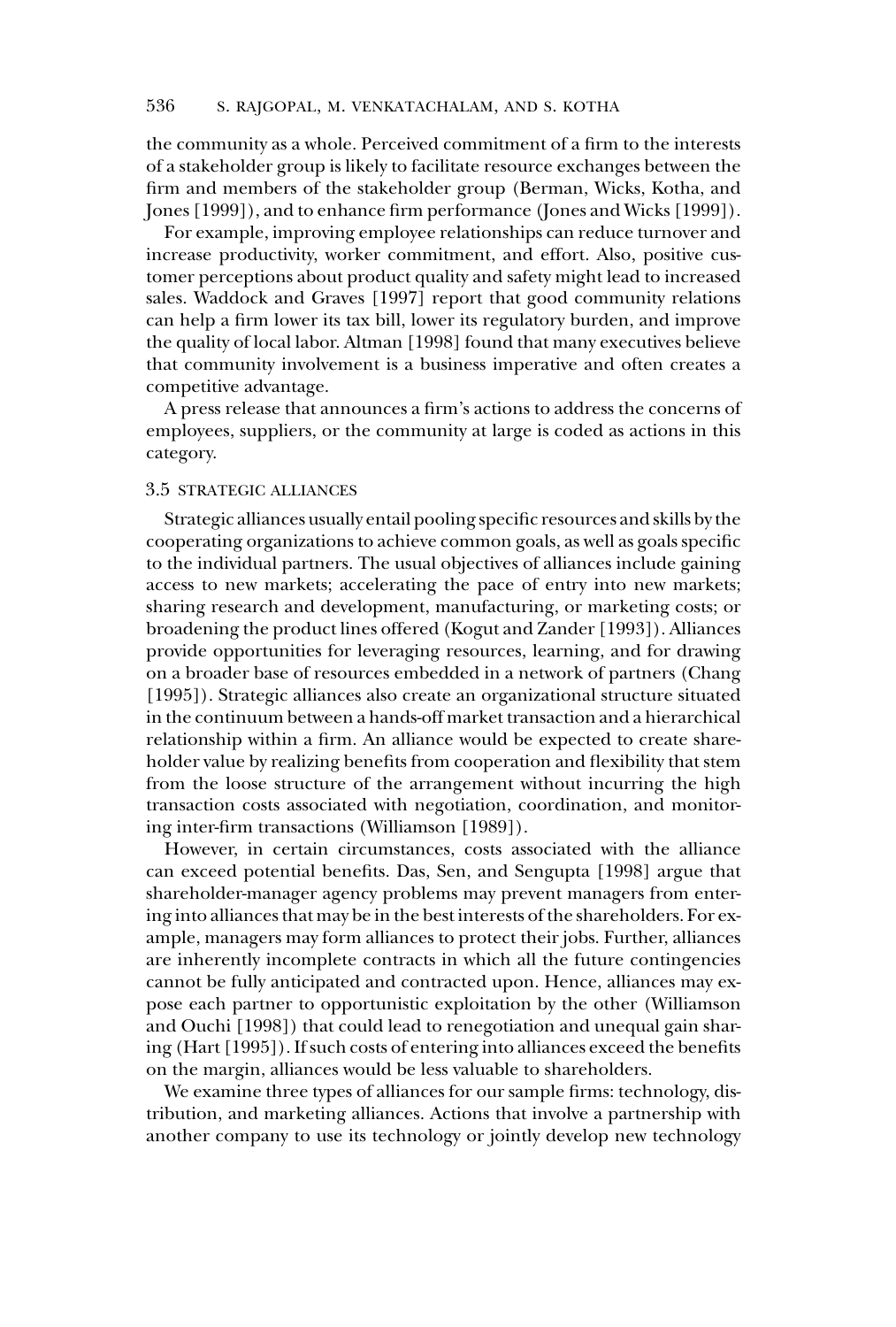are coded as technology alliances. Technology alliances become necessary in high-technology industries such as the Internet where the rapid pace of frontier technology development, product complexity, and the high cost of product development make cooperation beneficial even to the most sophisticated company (Teece [1986]). Arrangements with another company to distribute products or services are coded as distribution alliances. Comarketing agreements are coded as marketing alliances. We also found a handful of content alliances but did not pursue them on account of insufficient sample size.

## 3.6 ACQUISITIONS

As Schultz and Zaman [2001] point out, Internet firms have generally pursued a strategy of growth through acquisition. Acquisitions allow a firm to acquire new technological resources, market share, or skilled man power the acquiring firm lacks or cannot develop internally in a reasonable period of time. The extant evidence about the shareholder wealth effects of acquisitions, in general, has been mixed. Some researchers have found value-decreasing effects of mergers due to difficulties in integration (Porter [1987]), diversion from R & D investment (Hitt, Hoskisson, Ireland, and Harrison [1991]) and excessive premiums (Sirower [1997]). However, Jensen and Ruback [1983] found that, on average, the shareholders of the acquiring firm do not lose, and the shareholders of the acquired firm experience stock price gains from acquisitions. Notwithstanding the mixed directional evidence, we conjecture that announcement of acquisitions has valuation-related information content.

## 3.7 INTERNATIONAL EXPANSION

Firms pursue international expansion to offload excess capacity, reduce unit costs, spread economic risks over more markets, and exploit lower production costs or the lack of competition in foreign markets (Caves [1996]). International expansion, however, is not without costs. Firms sometimes confront different and often little understood social, political, or economic forces in foreign markets, which researchers have termed "liability of foreignness" (Zaheer [1995]). Such forces increase the costs associated with coordinating and monitoring overseas operations. Moreover, firms have been known to underestimate the weaknesses of foreign competitors (Dunbar and Kotha [2000]). Announcements of establishing or expanding international presence are counted as actions in this category.

#### 3.8 MANAGEMENT TEAM BUILDING

Building a strong senior management team is crucial for Internet firms because many of these companies are creating business models that did not exist before. A good senior management team can quickly adjust the business model and the firm's vision in response to changes in the competitive environment and avoid potential pitfalls. Because managerial team building is likely to increase the venture's chances of success and its ability to capture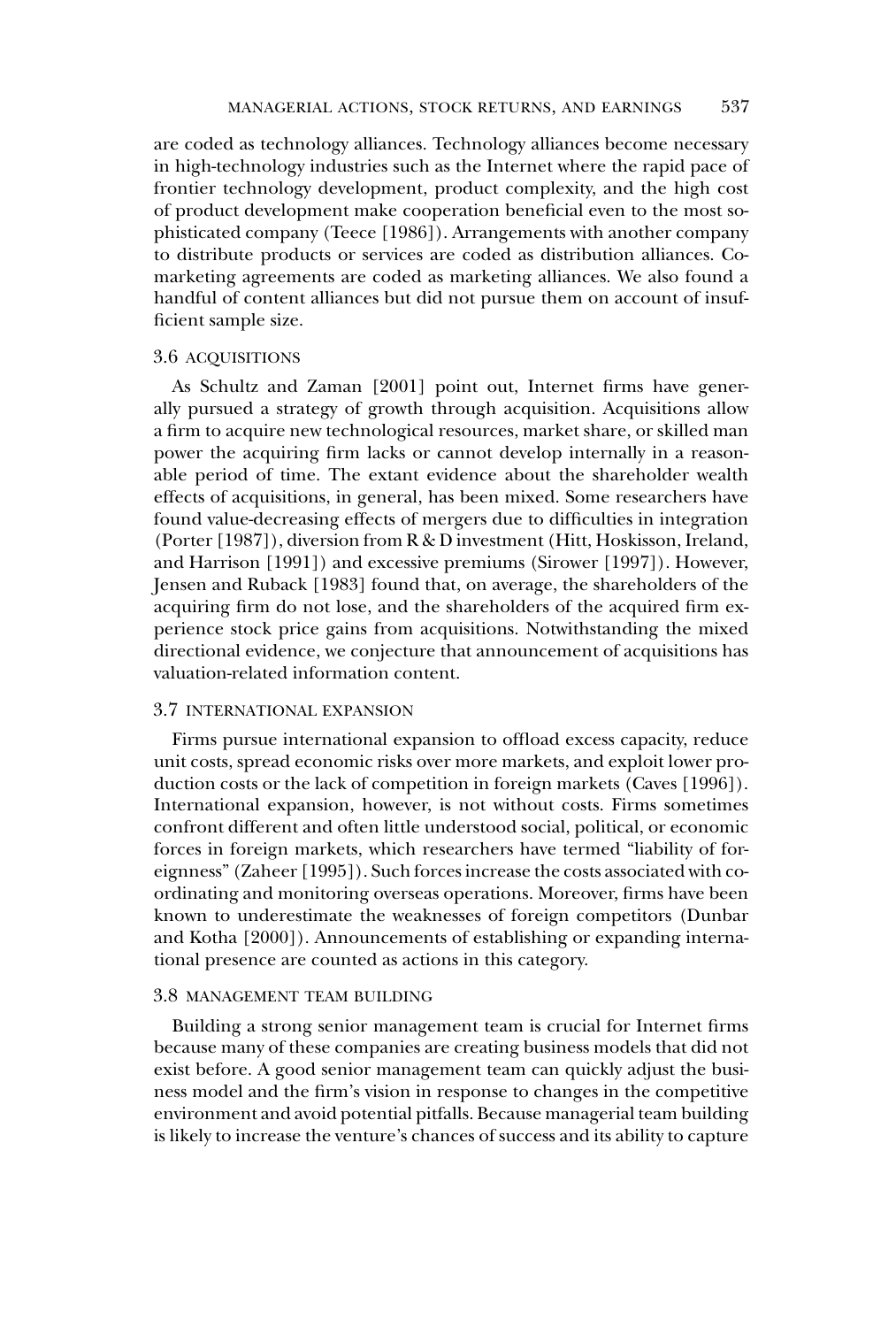customers and capital, we expect the stock market to value such announcements. Almost all actions in this category relate to hiring a new member of the senior management team to manage a functional area, a group, or a division of the firm.

## 3.9 ORGANIZATION CHANGES

Announcement of a change in the organizational structure, including spin-offs, the formation of a new corporate entity, or change in locations, are coded under this category. Because our sample firms are very young, organizational changes are likely to signal growth or installation of workflow processes to address rapid growth. Hence, we expect the market to react to the announcement of organization changes.

## *4. Data and Empirical Tests*

## 4.1 DATA

We collect a list of B2B firms from *The B2B Internet Report* published by Morgan Stanley in April 2000 (www.msdw.com). The Morgan Stanley report identifies 13 public firms that run online marketplaces and 50 public firms that are B2B technology providers. $4$ 

We restrict the sample to firms that were public as of April 1, 2000. This was done to ensure collection of action information for at least 6 months for each firm, i.e., until September 30, 2000, the date we terminate data collection.<sup>5</sup> Despite our best efforts, five firms were removed from the original listing because we could not find their press releases. One foreign firm, Open Text, was dropped to restrict the sample to U.S. firms. Thus, the final sample consists of 57 B2B firms (see table 1 for the list).

We hand collect all press releases issued by each sample firm from the "Investor relations" or "Press releases" tab of the firm's web site and classify actions into one of the categories described in section 3. A few actions are coded under more than one category. This coding of the press releases yields

<sup>4</sup> Unlike a number of past studies (Hand [2000]; Trueman, Wong, and Zhang [2000a, 2000b]; Demers and Lev [2001]) we did not choose to use the Internet Stock List at www.internet.com because the Internet Stock List does not separately identify either marketplaces or technology providers focused on the B2B space. For example, B2B marketplaces such as B2B stores.com are classified as content and community sites along with B2C firms such as Amazon.com.

<sup>5</sup> We chose this terminal date purely for practical reasons so that we could get enough time to collect and process the data for our study. An ex post limitation of restricting the sample data to this date is the absence of significant negative announcements in our sample. Negative market sentiment about the B2B sector in general appears to have surfaced in the first few months of 2001. For example, *Ventro*, one of the firms in our sample and the first publicly traded online marketplace, announced on March 21, 2001 that the company would be de-listed unless its net tangible assets met the minimum \$4 million requirement for continued listing on the NASDAQ National Market. Furthermore, on April 26, 2001, the company announced that it would layoff one third of its workforce.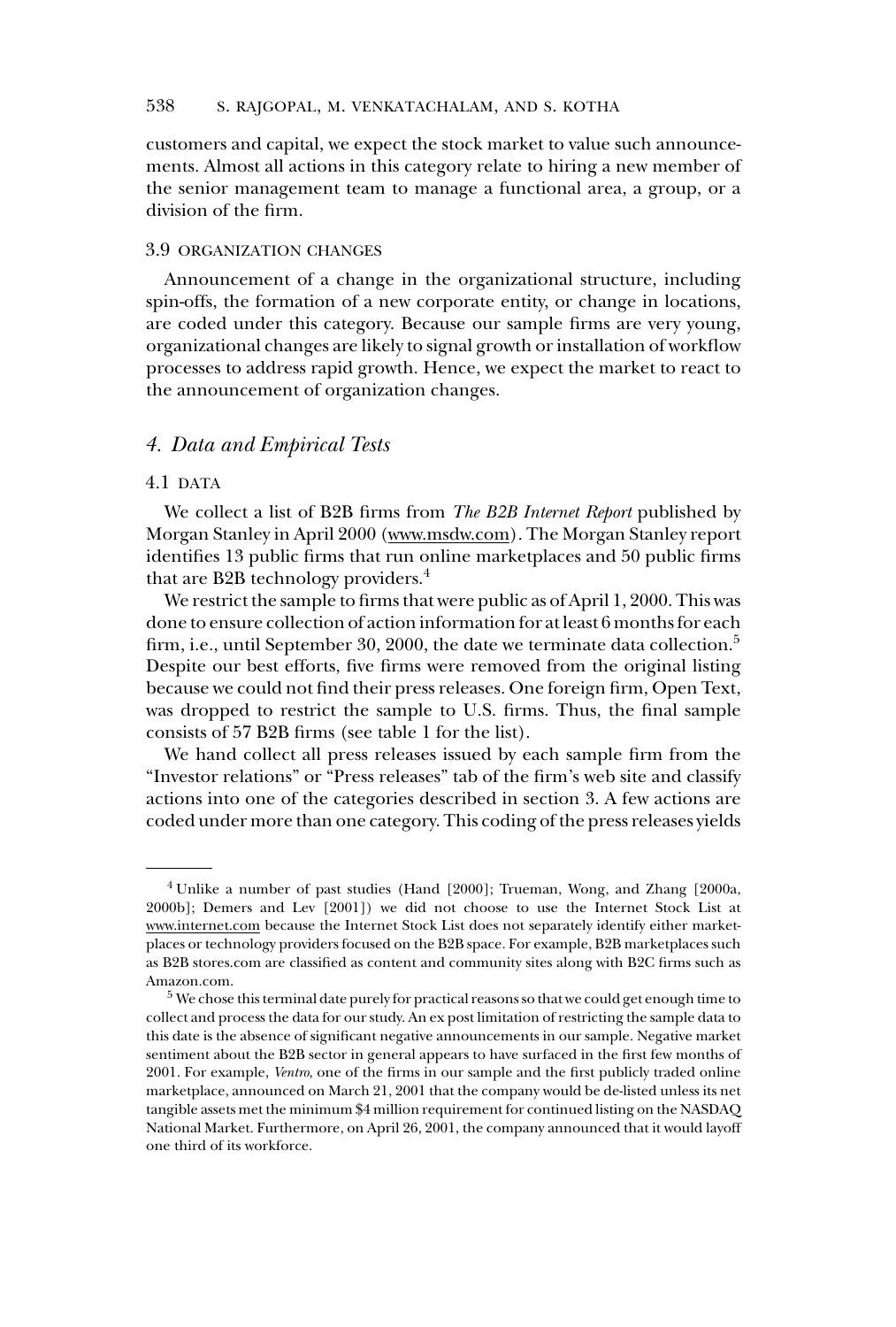|    | <b>Online Marketplaces</b><br><b>Technology Providers</b> |    |                       |    |                        |  |  |
|----|-----------------------------------------------------------|----|-----------------------|----|------------------------|--|--|
|    | VerticalNet                                               | 1. | Ariba                 |    | 23 Calico Commerce     |  |  |
|    | FreeMarkets                                               | 2  | i2 Technologies       | 24 | Silverstream software  |  |  |
| 3  | Ventro                                                    | 3  | Commerce One          | 25 | OTG software           |  |  |
|    | Purchasepro.com                                           | 4  | <b>Broadvision</b>    | 26 | Intraware              |  |  |
| b. | Onvia.com                                                 | 5. | Vignette              | 27 | <b>Accrue Software</b> |  |  |
|    | Neoforma                                                  | 6  | WebMethods            | 28 | Delano                 |  |  |
|    | Emerge                                                    | 7  | Software.com          | 29 | <b>Bluestone</b>       |  |  |
|    | <b>Fair Market</b>                                        | 8  | Art Technology        | 30 | Marimba                |  |  |
| 9  | Sciquest.com                                              | 9  | E.phipany             | 31 | Extensity              |  |  |
| 10 | Iprint                                                    | 10 | Niku                  |    | 32 Viador              |  |  |
|    | Rowecom                                                   | 11 | Selectica             | 33 | Net.Genesis            |  |  |
| 12 | Partsbase.com                                             |    | 12 Agile Software     |    | 34 Choridant           |  |  |
|    |                                                           | 13 | Interwoven            |    | 35 Netobjects          |  |  |
|    |                                                           | 14 | Silknet Software      |    | 36 Centra              |  |  |
|    |                                                           |    | (Kana Communications) |    | 37 Apropos Technology  |  |  |
|    |                                                           | 15 | Versata               |    | 38 Eprise              |  |  |
|    |                                                           | 16 | Allaire               | 39 | Pcorder.com            |  |  |
|    |                                                           | 17 | Matrixone             |    | 40 Prime Response      |  |  |
|    |                                                           | 18 | Mcafee.com            | 41 | Imanage                |  |  |
|    |                                                           | 19 | OnDisplay.com         |    | 42 Optio               |  |  |
|    |                                                           | 20 | <b>Broadbase</b>      | 43 | Xcare.net              |  |  |
|    |                                                           | 21 | Interworld            |    | 44 Landacorp           |  |  |
|    |                                                           |    | 22 Firepond           |    | 45 Vantagemed          |  |  |

**TABLE 1** *Sample of Firms*

The sample is drawn from a list of firms identified as B2B firms in Morgan Stanley's report titled *The B2B Internet Report*, April 1, 2000 (source:www.msdw.com).

a database of 3,019 action announcements undertaken by our sample firms between their IPO date and September 30, 2000.<sup>6</sup> Stock return and stock price data for our sample are collected from the 2000 CRSP tapes. Financial statement data are hand-collected from 10-Qs and 10-Ks (www.sec.gov) and analyst forecast data are obtained from First Call database.

Table 2 presents examples of actions from our dataset and a frequency count of action categories. Of the 3,019 actions we did not pursue analysis of content alliance announcements because they are too few in number  $(12 \text{ actions})$ .<sup>7</sup> This leaves us with 3,007 actions for our empirical analyses. As shown, 1,127 actions or 37% of the actions undertaken relate to the announcement of new customers. Announcement of technology alliances constitutes the second largest set of actions (412 actions or 14% of all actions).

 $6$  One of the authors coded these actions into the categories described above. To ensure integrity of the coding scheme, another author coded a sub-sample of 853 randomly selected actions that constitute approximately one fourth of the total actions. The two coders were in agreement 85% of the time. This level of agreement indicates high levels of inter-coder reliability (Miles and Huberman [1984]). The initial differences between the coders were resolved in discussions.

<sup>&</sup>lt;sup>7</sup> We also collected 169 press releases related to various third party awards (e.g., PC Magazine editor's choice award). But we ignore them in our empirical analyses because they represent outcomes of managerial actions as opposed to actions themselves.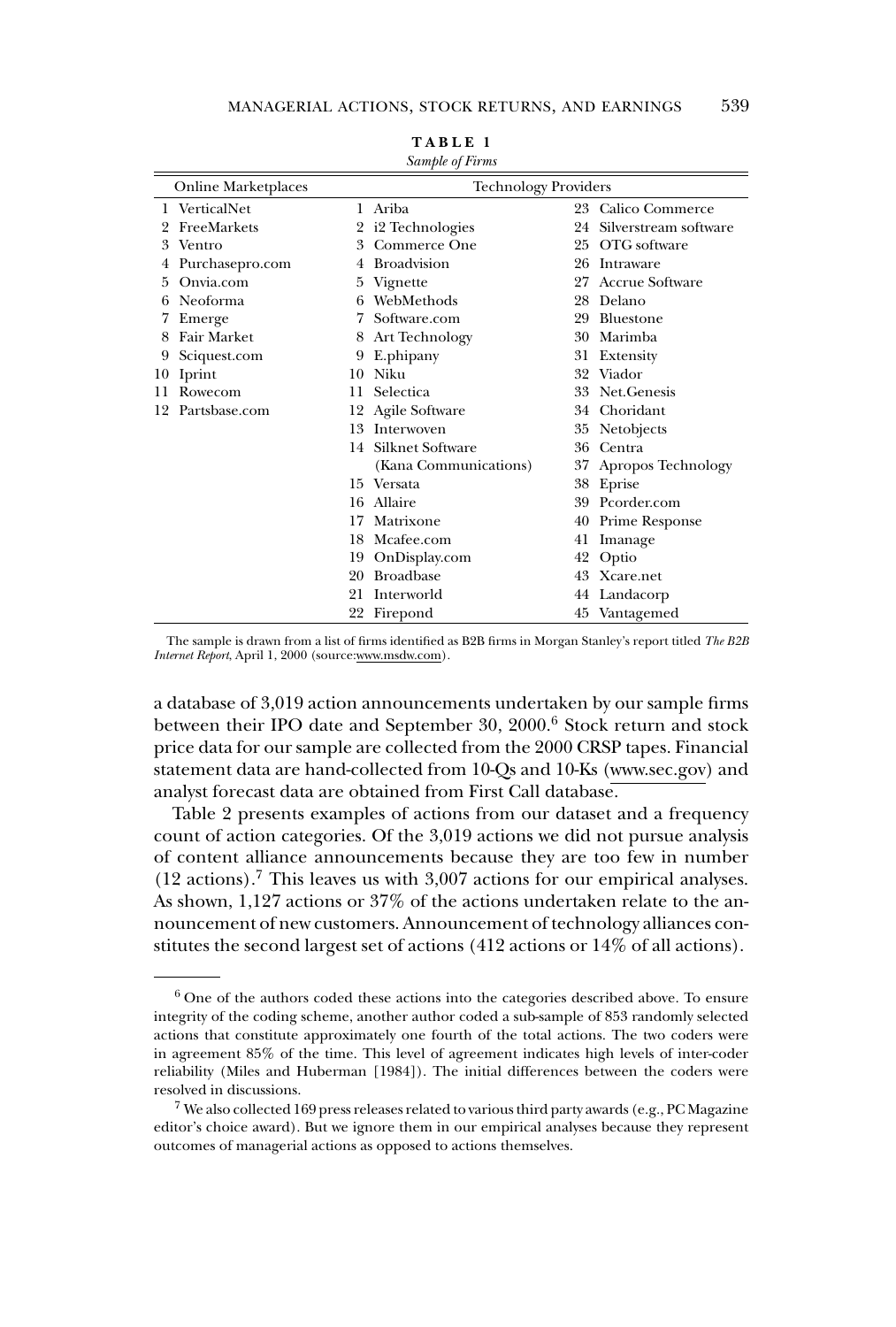|                           |                                                                                                                                 |                                                                                                                                                                                                                                                                             | Action |                |
|---------------------------|---------------------------------------------------------------------------------------------------------------------------------|-----------------------------------------------------------------------------------------------------------------------------------------------------------------------------------------------------------------------------------------------------------------------------|--------|----------------|
| Action type               | Definition                                                                                                                      | Examples in the dataset <sup>a</sup>                                                                                                                                                                                                                                        | count  | %              |
| New customers             | Acquisition of a new<br>customer.                                                                                               | Ericsson chooses <i>BroadVision</i><br>to Personalize Third<br>Generation (3G)<br>M-commerce infrastructure<br>offering<br>• Foodbuy.com selects<br>PurchasePro.com to build<br>online E-marketplace for<br>its more than 4,000<br>foodservice professionals                | 1127   | 37             |
| New Products/<br>Services | Introduction of new<br>product, services,<br>or product<br>features.                                                            | • <i>Ariba</i> hosts European<br>E-commerce advisory council<br>launching New Solutions for<br>broad market coverage of<br>large, medium and small<br>enterprises in Europe<br>$\bullet$ <i>FreeMarkets</i> announces<br>availability of web-based<br>eMarketplace platform | 360    | 12             |
| Promotions                | Efforts to promote<br>the company,<br>retain advertising<br>or public<br>relations agen-<br>cies or sponsor<br>thematic events. | • VerticalNet to present at<br>Emerald Research Forum<br>• <i>Vignette</i> Launches New U.S.<br><b>Executive E-Business Forum</b><br>$\bullet$ Houston, we have an<br>announcement: Ariba Inc.<br>to sponsor Apollo 13<br>anniversary gala                                  | 292    | 10             |
| Stakeholder<br>Actions    | Actions that deal<br>primarily with<br>employee and<br>community<br>concerns.                                                   | $\bullet$ <i>PurchasePro.com</i> establishes a<br>role with women and<br>minority-owned business<br>associations<br>• Silicon Valley gives back:<br>Ariba employees donate<br>\$50,000 to the United Way                                                                    | 206    | 7              |
| Technology<br>Alliances   | Partnership with<br>another company<br>to use their<br>technology or<br>jointly develop<br>new technology.                      | <i>OnDisplay</i> works with Oracle<br>to accelerate business<br>process-focused enterprise<br>and B2B integrations<br>IKON and <i>iPrint</i> team to<br>provide high volume<br>digital printing and<br>document delivery                                                    | 412    | 14             |
| Marketing<br>alliances    | Partnership with<br>another company<br>to co-brand or co-<br>market<br>products.                                                | Vitria Technology and Calico<br>Commerce Team form a<br>strategic marketing<br>partnership to power<br>trading communities<br>• Travelscape.com,<br>PurchasePro.com announce<br>strategic marketing<br>partnership                                                          | 121    | $\overline{4}$ |

**TABLE 2** *The Categories and Frequency of Managerial Actions*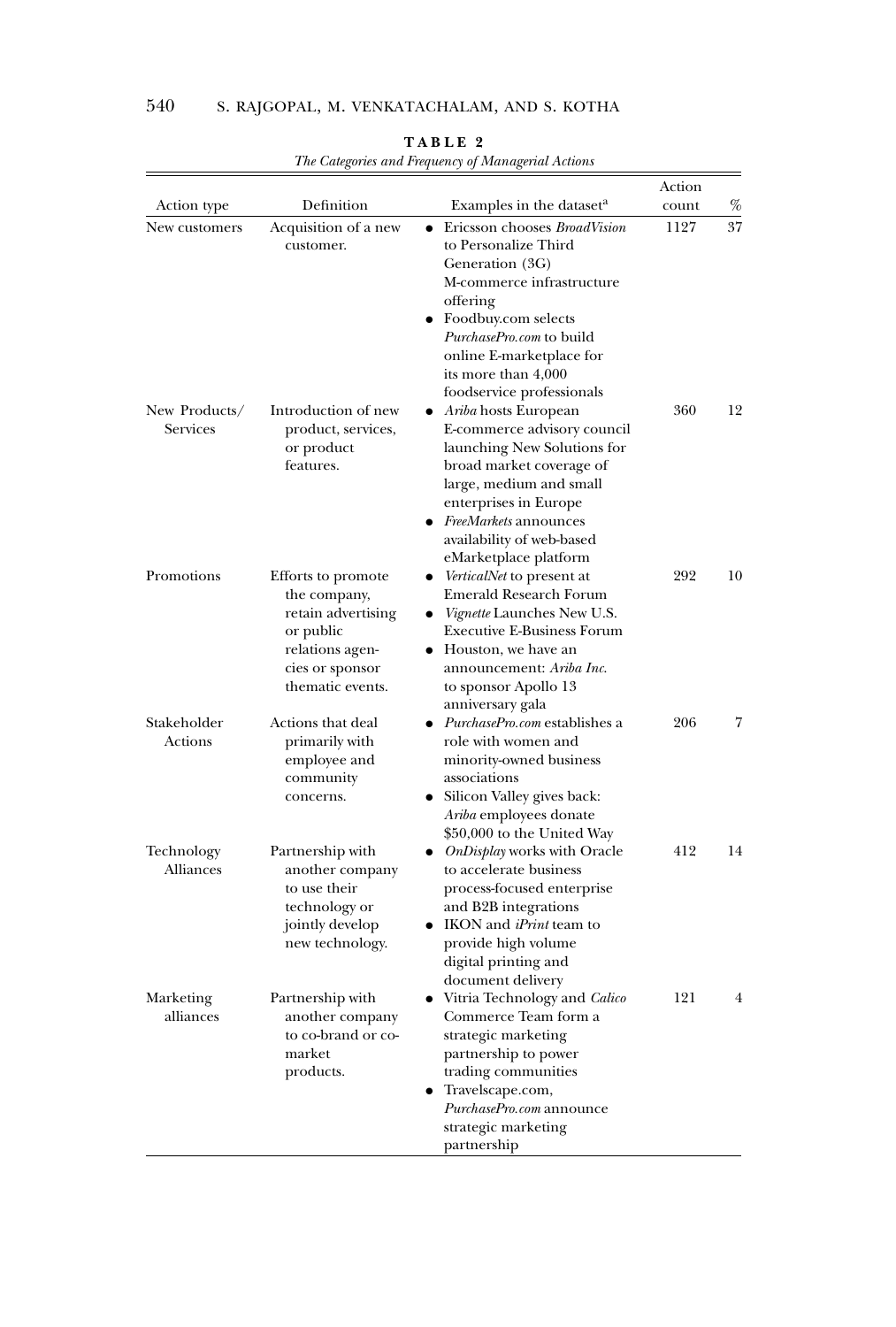|                             |                                                                                                                                                |                                                                                                                                                                                                                      | Action |                |
|-----------------------------|------------------------------------------------------------------------------------------------------------------------------------------------|----------------------------------------------------------------------------------------------------------------------------------------------------------------------------------------------------------------------|--------|----------------|
| Action type                 | Definition                                                                                                                                     | Examples in the dataset <sup><math>a</math></sup>                                                                                                                                                                    | count  | %              |
| Distribution<br>alliances   | Arrangements with<br>another company to<br>distribute products<br>or services.                                                                 | • CKS Group and<br>Interwoven announce<br>reseller agreement to<br>support enterprise web<br>production<br>• NetVendor and<br>Commerce One link<br>supplier distribution<br>channels with Commerce<br>One marketsite | 116    | $\overline{4}$ |
| Acquisitions                | Announcements<br>of an acquisition.                                                                                                            | • Software.com to acquire<br>@mobile.com<br><i>BroadVision</i> extends its<br>E-Business leadership<br>with agreement to<br>acquire Interleaf, the<br>e-content company                                              | 82     | 3              |
| Internationalization        | <b>Expansion</b> outside<br>the U.S.                                                                                                           | Agile Software expands<br>European operations,<br>opens central European<br>regional headquarters.<br>• FairMarket opens for<br>business in Australia                                                                | 79     | $\overline{2}$ |
| Management team<br>building | Hiring senior<br>management or<br>board members.                                                                                               | • Leading e-Business<br>investment banker joins<br>Versata to direct business<br>development<br>Calico Commerce<br>appoints Andersen<br>Consulting luminary<br>Joel Friedman to board<br>of directors                | 162    | 5              |
| Organizational<br>changes   | Announcement of a<br>change in the<br>organizational<br>structure including<br>spin-offs or new<br>corporate entity or<br>change in locations. | • Bank of America and<br>BroadVision to form new<br>company<br><i>Calico</i> announces new<br>$\bullet$<br>business unit<br>organization                                                                             | 50     | $\overline{2}$ |
|                             |                                                                                                                                                | Total                                                                                                                                                                                                                | 3007   | 100            |

**TABLE 2—***Continued*

<sup>a</sup> Sample firms are in italics.

The other significant categories of managerial actions include addition of new products or product features (360 actions), announcements pertaining to promotional and marketing initiatives (292 actions), and actions undertaken to address stakeholder issues (206 actions). In addition to these action announcements, we also examine 223 earnings announcements for descriptive purposes.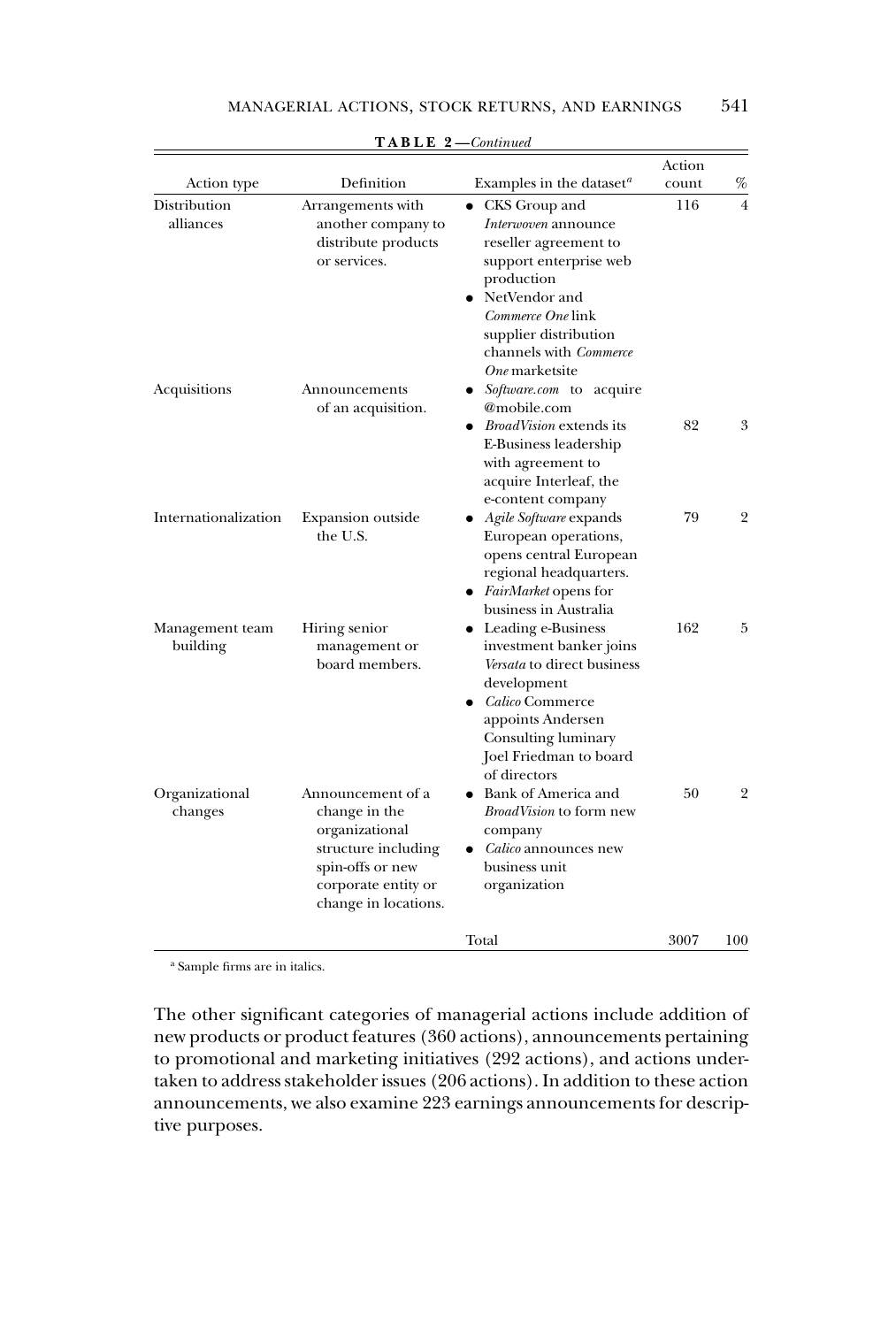#### 4.2 EMPIRICAL TESTS

We conduct two empirical tests to examine the valuation implications of managerial actions. In the first test, we assess the information content of announcement of managerial actions by investigating stock return volatility for a three-day window surrounding the action announcement date. Because announcement of most of these actions is voluntary, managers are unlikely to systematically make firm-value decreasing announcements. Hence, the ex ante prediction of the sign of the return will be positive, at least when measured over a short event window around the announcement of the event. However, the absence of a clear model on investor expectations about actions creates difficulties with a positive prediction. To the extent that investors anticipate firms to make such announcements from time to time, when they occur, they should be better (worse) than expected half of the time on average, producing positive and negative returns with approximately equal frequencies. Furthermore, investors may assess a particular strategic move to be good news for a firm and bad news for another depending on the firm's individual circumstances. Developing testable theories and empirical proxies to identify such circumstances and thereby explain crosssectional variation in the sign of the abnormal return in the short window for each of action categories poses a daunting challenge. Moreover, the classification of managerial actions into various categories is somewhat subjective and is potentially noisy. Hence, in the short window tests, we abstract from the sign of the stock market reaction and merely evaluate whether the stock market finds announcement of these actions to be informative. In particular, following Beaver [1968], we investigate whether stock price volatility increases around the announcement of managerial actions.

In our second test, we examine whether the intensity of managerial actions, measured by the number of actions taken by each firm by action category, is related to stock returns measured over the firm's post-IPO life ending September 30, 2000. Specifically, this test explores whether managerial actions serve as leading non-financial indicators of firms' future prospects. Here, concerns about investor anticipating announcements and the deviation of the realized announcement from expectations are likely to be less severe when the event window is long such as the post-IPO life of the firm. Another advantage of examining long run returns is that the stock market may also acquire information about the ex post failure of managerial actions leading to a null or even a negative relation between long run returns and action measures. This test also enables us to examine the incremental contribution of the action measures in explaining cross-sectional variation in post-IPO performance when compared to the information in accounting earnings or its components.

*4.2.1 Information Content of Managerial Actions in a Three-day Window.* We use the approach adopted by Beaver [1968] to document information content of managerial actions. Beaver [1968] shows that stock volatility increases around earnings announcements suggesting that earnings announcements alter investors' beliefs about future cash flows and hence, have information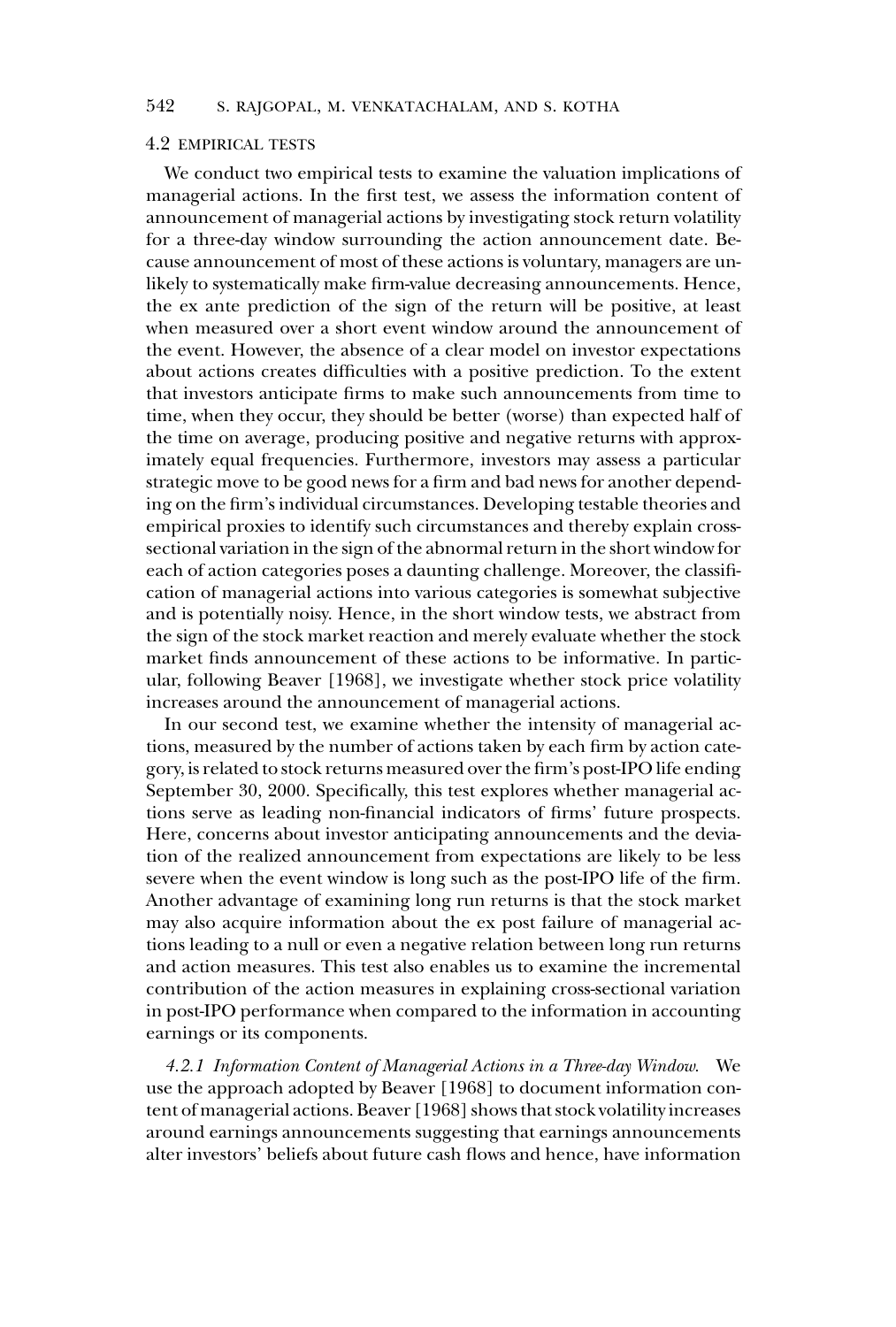content. For an announcement to contain information, the stock volatility surrounding the announcement should be incremental to that in nonrelease periods. Therefore, we examine stock volatility surrounding the announcement of managerial actions relative to that in days when no announcement is made. Consistent with Beaver [1968], we measure abnormal stock return volatility (AVOL) surrounding the announcement of a management action as follows:

$$
AVOL_{it} = u_{it}^2 / \sigma_i^2 \tag{1}
$$

where  $u_{it}$  represents the daily market-adjusted returns as described by Brown and Warner [1980].<sup>8</sup> That is:

$$
u_{it} = R_{it} - R_{mt} \tag{2}
$$

where  $R_{it}(R_{mt})$  is the average daily raw return (NASDAQ return) for firm *i* for the three day window ( $t = -1, 0, 1$ ) surrounding the announcement day *t*.  $\sigma_i^2$  represents the variance of firm *i*'s market-adjusted returns calculated during days for firm *i* where no announcement of any action investigated in the study.<sup>9</sup> The AVOL measure must be positive, by construction. AVOLs less than one are indicative of smaller than non-announcement period volatility while AVOLs greater than one suggest that the volatility during the announcement period is larger relative to non-announcement periods.

We compute the cross-sectional mean of AVOL for every action category across firms to determine information content. If the mean AVOL is significantly greater than 1 we interpret this as evidence of information content of a particular action announcement. Table 3 reports descriptive statistics of the means of AVOL by each action category. As shown in table 3, the mean AVOL is significantly greater than one across all actions with the exception of international expansion.<sup>10</sup> Among the means of AVOLs that are significant, the highest mean of 2.97 pertains to organization changes while the lowest (1.58) relates to distribution alliances. In addition, much of the price reaction for all actions occurs surrounding the announcement date. This is evident from figure 1 where we plot AVOLs averaged across all actions and

<sup>8</sup> Estimating abnormal returns using the conventional market model requires a history of returns for a period prior to the event. Specifying such an estimation period would force us to ignore the market effects of managerial actions the firm took during the estimation period. For example, we would be forced to ignore announcement of managerial actions made right after the firm's IPO. Hence, we choose to use the market adjusted returns technique described by Brown and Warner [1980].

<sup>&</sup>lt;sup>9</sup> We also exclude stock returns for days surrounding quarterly earnings announcements and two announcements not considered in the study (content alliances and announcement of awards). In computing  $\sigma_i^2$  we exclude three days before and after the announcement of any action, i.e., we eliminate returns for the period *t* − 3 to *t* + 3 of any action announcement day *t*.

 $10$  We find consistent results (untabulated) when we examine abnormal trading volume surrounding action announcement dates. Average daily trading volume over three-day event window for an action category statistically exceeds the average trading volume over nonannouncement periods for all managerial actions, except internationalization.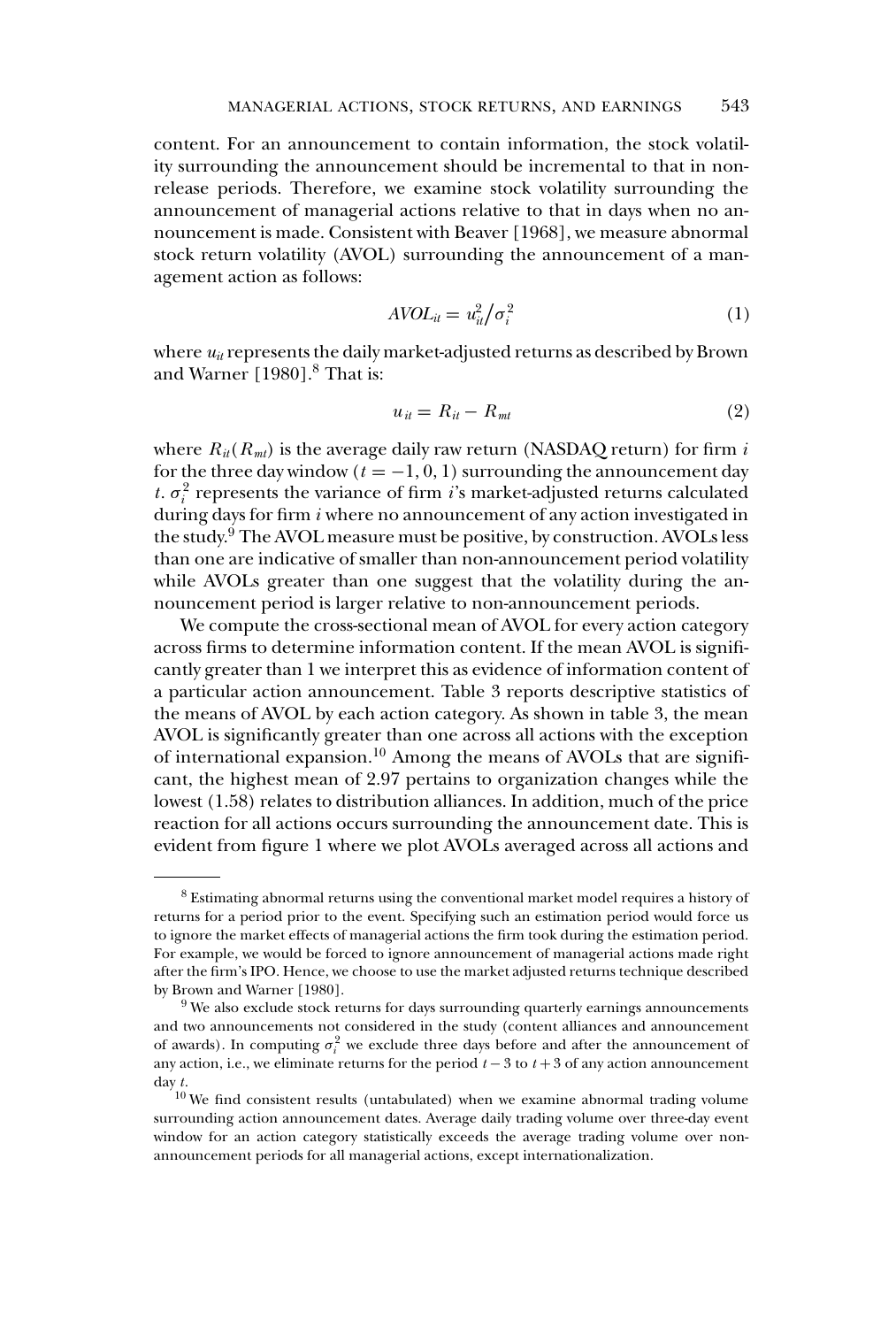

FIG. 1.—Average Stock Return Volatility.  $AVOL = u_{il}^2/\sigma_i^2$ .  $u_{il}$  is the average daily market-adjusted returns for a three day window surrounding the announcement of an action,  $\sigma_i^2$  is the variance of firm *i*'s market-adjusted returns calculated during days for firm *i* where no announcement of an action (including earnings announcement) was made. Average AVOL is computed across all firms after aligning every action announcement at the announcement date (0). For computing average AVOL for trading days before and after the action announcement date (0), we exclude firms that have any action or earnings announcements on those days.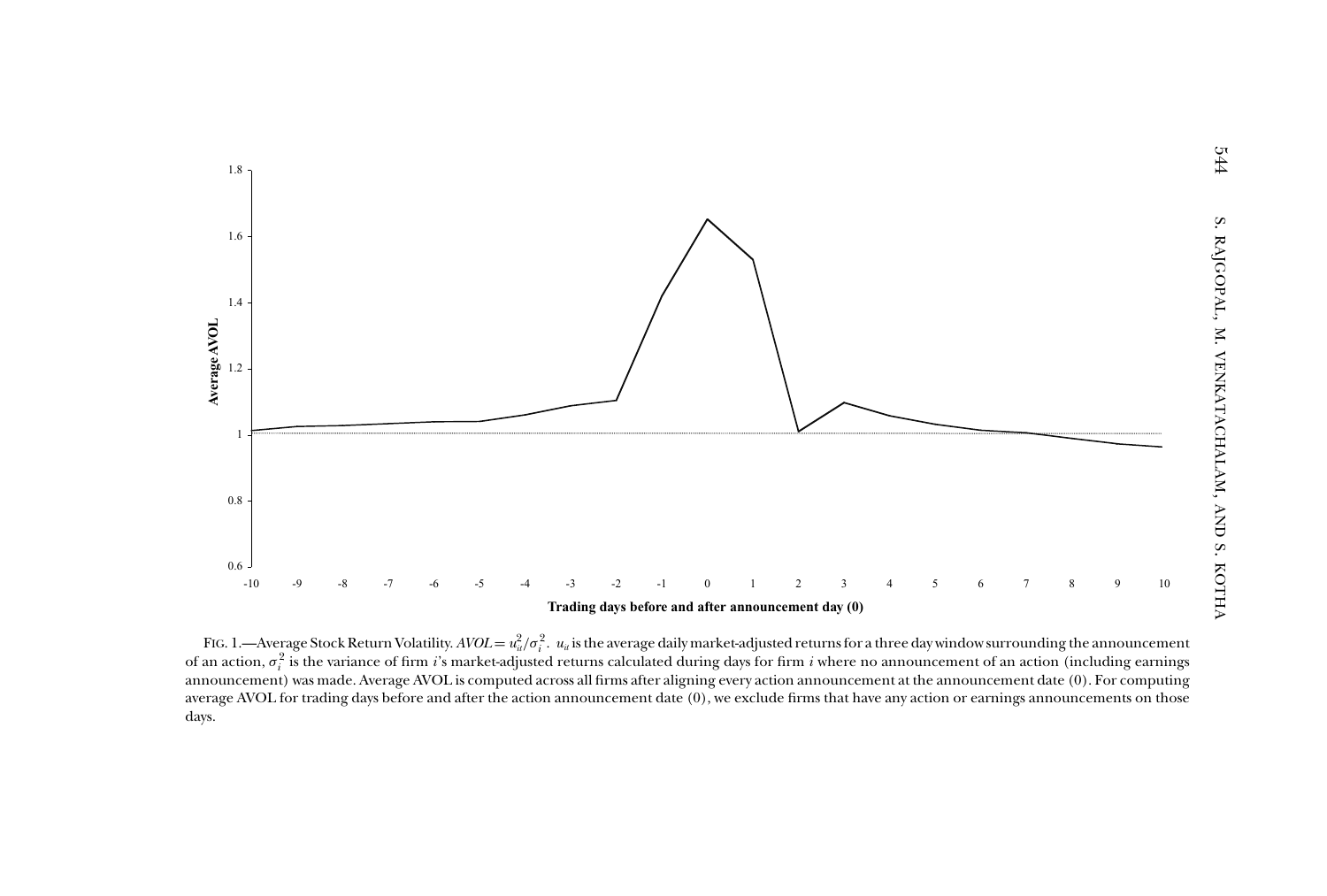## **TABLE 3**

*Summary Statistics for the Average Stock Return Volatility during the Action Announcement Period Relative to Stock Return Volatility During Non-Announcement Periods*

|                          |          | $\iota\iota\iota$<br>$\epsilon$ |                             |                                                                                                                            |
|--------------------------|----------|---------------------------------|-----------------------------|----------------------------------------------------------------------------------------------------------------------------|
|                          |          | Mean                            |                             | Proportion of<br>observations where<br>AVOL in the<br>non-announcement<br>periods > Mean<br>AVOL in action<br>announcement |
| Action                   | $#$ obs. | AVOL <sup>b</sup>               | $t$ -statistic <sup>c</sup> | periods                                                                                                                    |
|                          |          |                                 |                             |                                                                                                                            |
| New customers            | 1127     | $1.59***$                       | 5.63                        | 8.98%                                                                                                                      |
| New products or product  | 360      | 1.85***                         | 3.75                        | $8.07\%$                                                                                                                   |
| features                 |          |                                 |                             |                                                                                                                            |
| Promotions               | 292      | $1.59***$                       | 3.57                        | 8.98%                                                                                                                      |
| Stakeholder actions      | 206      | $2.22***$                       | 4.34                        | $5.67\%$                                                                                                                   |
| Technology alliances     | 412      | $1.62***$                       | 3.73                        | 8.98%                                                                                                                      |
| Marketing alliances      | 121      | $2.29***$                       | 3.86                        | 5.27%                                                                                                                      |
| Distribution alliances   | 116      | $1.58**$                        | 1.82                        | 9.04%                                                                                                                      |
| Acquisitions             | 82       | $1.63**$                        | 2.11                        | $8.98\%$                                                                                                                   |
| Internationalization     | 79       | 1.04                            | 0.23                        | 19.29%                                                                                                                     |
| Management team building | 162      | $1.59**$                        | 2.51                        | 8.97%                                                                                                                      |
| Organizational changes   | 50       | 2.97***                         | 2.93                        | 1.67%                                                                                                                      |
| Earnings announcements   | 223      | $2.50***$                       | 5.26                        | 3.94%                                                                                                                      |

 $AVOL = u_{it}^2 / \sigma_i^2$  (1)<sup>a</sup>

 $a$   $u_{it}$  is the average daily market-adjusted returns for a three day window surrounding the announcement of an action,  $\sigma_i^2$  is the variance of firm *i*'s market-adjusted returns calculated during days for firm *i* where no announcement of any action (including earnings announcement) was made. For computing  $\sigma_i^2$  we exclude three days before and after the announcement of any action, i.e., we eliminate returns for the period *t* − 3 to *t* + 3 of any action announcement day *t*.

to *t* + 3 of any action and the state of *the angle is ∗∗/∗∗/∗* represents one-tailed significance of *p*-values to assess whether the mean AVOL is different from 1 at 1%, 5%, and 10% significance levels, respectively.

 $\epsilon$  *t*-statistic relates to the test that the mean AVOL is different from 1.

all firms surrounding the action announcement date. To provide an indication of how unusual the mean AVOL is, we report in table 3 the proportion of cases where AVOL in the non-announcement periods is greater than the reported mean AVOL for every action category. Non-announcement periods are defined as trading days when no managerial action or earnings was reported. We find that the AVOL in non-announcement periods exceeds the mean AVOL across all action categories (except internationalization) in less than 10% of the cases. Thus, the stock volatility analysis suggests that the announcement of managerial actions possess significant information content.

For comparison purposes, we also report the mean of abnormal stock volatility calculated for quarterly earnings announcements. The average AVOL for earnings announcements is high at 2.50 and is statistically greater than one, consistent with findings in Beaver [1968]. Thus, although most of the B2B firms in our sample experience negative earnings this evidence is consistent with earnings announcements for these firms possessing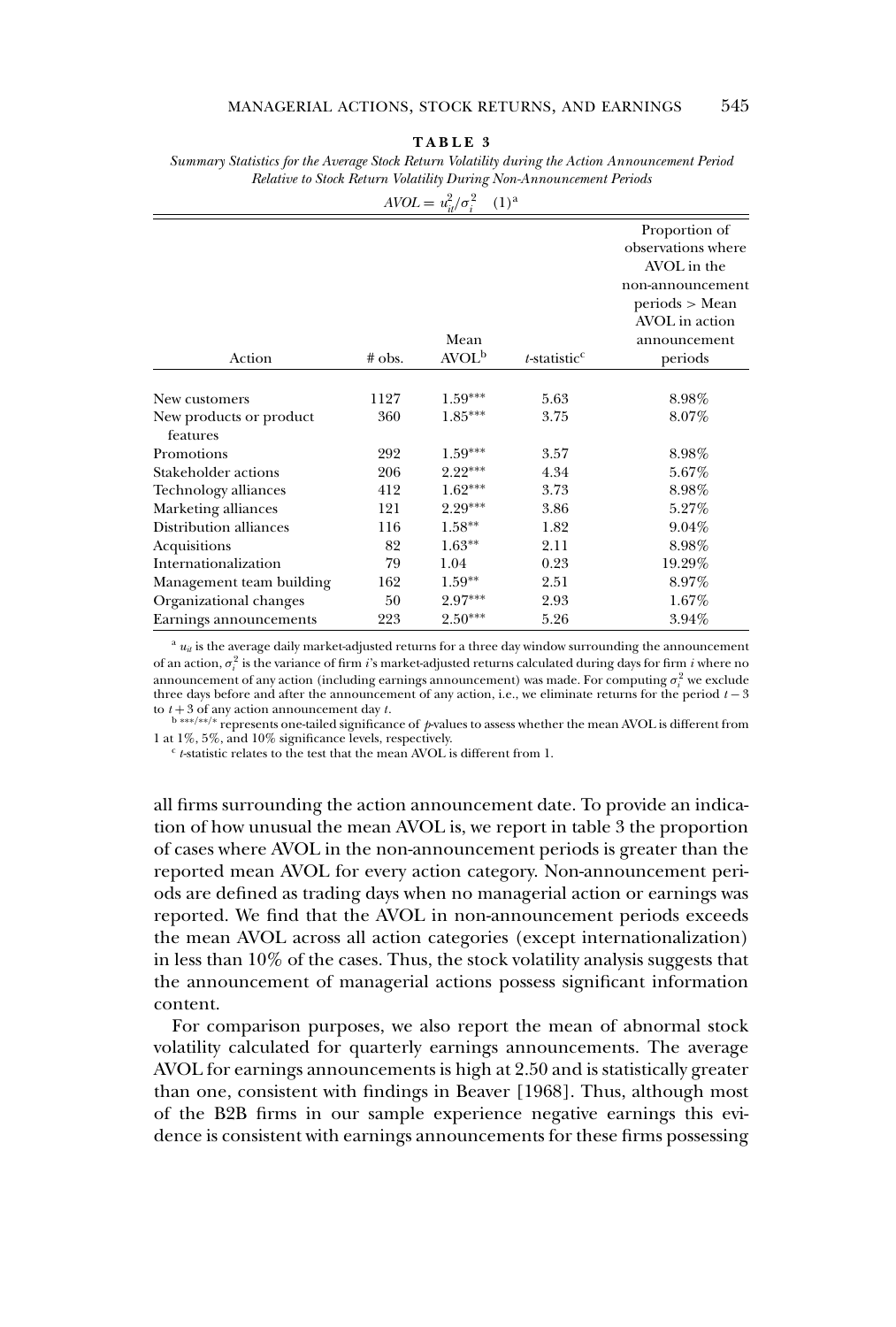information content.<sup>11</sup> To examine whether managerial action announcements provide incremental information content when compared to the information content in earnings we compute the ratio of average AVOL for each firm across all managerial actions reported by the firm to the average AVOL relating to earnings announcements for that firm. We then compute the cross-sectional average of this ratio across our sample of 57 firms. The results (untabulated) indicate that the ratio is 1.71 and is statistically different from one at conventional levels (*t*-statistic = 2.71,  $p < 0.01$ ). In sum, our results are consistent with announcement of managerial actions possessing significant information content over and above information content in accounting earnings.

*4.2.2 Long Window Tests.* The short window tests document that the stock market views announcement of managerial actions as informative in valuing our sample firms. However, the short window tests present no evidence on whether managerial actions are viewed as value increasing or decreasing and whether they provide value-relevant information about long run stock return performance incremental to that provided by accounting earnings. To address that issue, we turn to a longer event window. In the long window tests, we assess whether action measures can explain cross-sectional variation in long run returns over and above accounting earnings.

Two important design choices need to be made to operationalize the long window tests. First, we need to define the duration of the longer event window. Considering that the post-IPO life (defined as the time from the IPO till September 30, 2000, the day we terminated our data collection) of our average sample firm is approximately one year (mean 383 days, median 365 days), we define our event window as the firm's post-IPO life. Second, we need to aggregate actions taken by a firm during the event window in a meaningful way. As a first cut, we decided to count the number of actions the firm took under each category during its post-IPO life; i.e., we expect firms that take a greater number of actions to be associated with higher returns. We use a count measure because firms do not usually disclose the future cash flow implications of a number of important actions such as hiring senior management personnel or signing a technology alliance.<sup>12,13</sup>

 $^{11}$  In recent work, Trueman, Wong, and Zhang [2001] conclude that investors of Internet firms are fixated on earnings announcements regardless of earnings or revenue news released in those announcements. The high stock return volatility around earnings announcements may very well reflect such fixation.

 $12$  An examination of a random sample of  $25\%$  of the press releases indicates that the dollar effects of only actions relating to financials and acquisitions were consistently provided. For the remaining actions only a handful of press releases contained information about dollar effects. Hence, we could not incorporate the dollar effects of the actions in our empirical tests.

<sup>&</sup>lt;sup>13</sup>We acknowledge at least three limitations of the count measure. First, the count measure weights each action as equally important even though an alliance with an important competitor or associate with significant market power may be more valuable than ten similar alliances with less endowed firms. Second, this measure ignores rich information about the competitive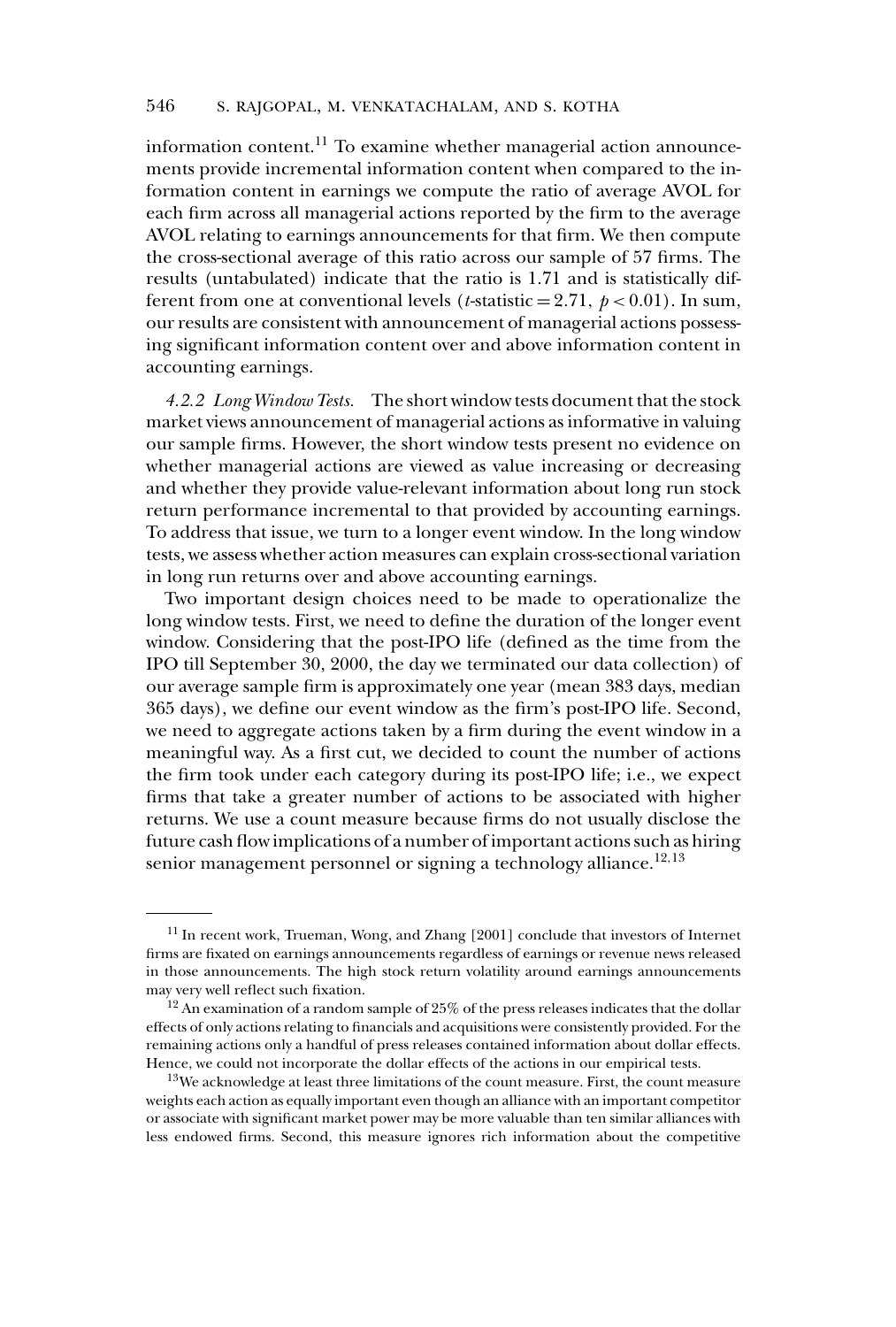|                                        |                                            |                  |        |                |       |        |                | Descriptive Statistics and Correlation Matrix of Action Counts over Firms Fost-IFO Life |        |              |                     |
|----------------------------------------|--------------------------------------------|------------------|--------|----------------|-------|--------|----------------|-----------------------------------------------------------------------------------------|--------|--------------|---------------------|
| <b>Panel A: Descriptive Statistics</b> |                                            |                  |        |                |       |        |                |                                                                                         |        |              |                     |
| Action <sup>a</sup>                    | 1                                          | $\overline{2}$   | 3      | $\overline{4}$ | 5a    | 5b     | 5c             | $\,6$                                                                                   | 7      | 8            | $(N=57$ firms)<br>9 |
| Mean                                   | 19.77                                      | 6.31             | 5.12   | 3.61           | 7.72  | 2.12   | 2.03           | 1.43                                                                                    | 1.14   | 2.84         | 0.87                |
| Std dev                                | 16.96                                      | 5.33             | 5.18   | 3.04           | 8.86  | 2.39   | 3.38           | 1.60                                                                                    | 2.62   | 2.52         | 1.72                |
| Median                                 | 15.00                                      | 5.00             | 4.00   | 2.00           | 4.00  | 1.00   | 1.00           | 1.00                                                                                    | 0.00   | 2.00         | 0.00                |
| Min                                    | 0.00                                       | 0.00             | 0.00   | 0.00           | 0.00  | 0.00   | 0.00           | 0.00                                                                                    | 0.00   | 0.00         | 0.00                |
| Max                                    | 83.00                                      | 31.00            | 26.00  | 15.00          | 49.00 | 10.00  | 17.00          | 7.00                                                                                    | 16.00  | 13.00        | 10.00               |
|                                        | <b>Panel B: Pearson Correlation Matrix</b> |                  |        |                |       |        |                |                                                                                         |        |              |                     |
| Action                                 | 1                                          | $\boldsymbol{2}$ | 3      | $\overline{4}$ |       | 5a     | 5 <sub>b</sub> | 5c                                                                                      | 6      | 7            | $(N=57$ firms)<br>8 |
|                                        |                                            | $\mathbf{1}$     |        |                |       |        |                |                                                                                         |        |              |                     |
| $\overline{2}$                         | 0.63<br>$(0.00)^{\rm b}$                   |                  |        |                |       |        |                |                                                                                         |        |              |                     |
| 3                                      | 0.59                                       | 0.64             | 1      |                |       |        |                |                                                                                         |        |              |                     |
|                                        | (0.00)                                     | (0.00)           |        |                |       |        |                |                                                                                         |        |              |                     |
| $\overline{4}$                         | 0.52                                       | 0.58             | 0.42   | 1              |       |        |                |                                                                                         |        |              |                     |
|                                        | (0.00)                                     | (0.00)           | (0.00) |                |       |        |                |                                                                                         |        |              |                     |
| 5a                                     | 0.79                                       | 0.60             | 0.65   | 0.54           |       | 1      |                |                                                                                         |        |              |                     |
|                                        | (0.00)                                     | (0.00)           | (0.00) | (0.00)         |       |        |                |                                                                                         |        |              |                     |
| 5 <sub>b</sub>                         | 0.36                                       | 0.28             | 0.27   | 0.41           |       | 0.38   | $\mathbf{1}$   |                                                                                         |        |              |                     |
|                                        | (0.00)                                     | (0.02)           | (0.04) | (0.00)         |       | (0.00) |                |                                                                                         |        |              |                     |
| 5c                                     | 0.38                                       | 0.23             | 0.66   | 0.16           |       | 0.46   | 0.27           | 1                                                                                       |        |              |                     |
|                                        | (0.00)                                     | (0.07)           | (0.00) | (0.20)         |       | (0.00) | (0.04)         |                                                                                         |        |              |                     |
| 6                                      | 0.26                                       | 0.42             | 0.35   | 0.49           |       | 0.35   | 0.07           | 0.30                                                                                    | 1      |              |                     |
|                                        | (0.00)                                     | (0.00)           | (0.00) | (0.00)         |       | (0.00) | (0.58)         | (0.02)                                                                                  |        |              |                     |
| 7                                      | 0.57                                       | 0.23             | 0.43   | 0.19           |       | 0.77   | 0.23           | 0.53                                                                                    | 0.18   | $\mathbf{1}$ |                     |
|                                        | (0.00)                                     | (0.07)           | (0.00) | (0.14)         |       | (0.00) | (0.08)         | (0.00)                                                                                  | (0.18) |              |                     |
| 8                                      | 0.31                                       | 0.18             | 0.36   | 0.46           |       | 0.36   | 0.21           | 0.35                                                                                    | 0.28   | 0.31         | 1                   |
|                                        | (0.01)                                     | (0.07)           | (0.00) | (0.00)         |       | (0.00) | (0.11)         | (0.00)                                                                                  | (0.03) | (0.01)       |                     |
| 9                                      | 0.47                                       | 0.29             | 0.25   | 0.51           |       | 0.31   | 0.22           | 0.12                                                                                    | 0.38   | 0.17         | 0.30                |
|                                        | (0.00)                                     | (0.02)           | (0.05) | (0.00)         |       | (0.01) | (0.09)         | (0.33)                                                                                  | (0.00) | (0.20)       | (0.00)              |

**TABLE 4** *Descriptive Statistics and Correlation Matrix of Action Counts over Firms' Post-IPO Life*

<sup>a</sup> The following action codes have been used in the above table:  $1 =$  New customers;  $2 =$  New products or product features;  $3 =$  Promotions;  $4 =$  Stakeholder actions;  $5a =$  Technology alliances;  $5b =$  Marketing alliances; 5c = Distribution alliances; 6 = Acquisitions; 7 = International expansion; 8 = Management team building; 9 = Organizational changes.

b *p*-values are in parenthesis.

Panel A of table 4 reports the summary statistics of firms' action counts. The reported summary statistics reveal interesting trends. The median firm makes 15 announcements of major customers, initiates 4 promotional campaigns, and signs 4 technology alliances over its post-IPO life. The median firm undertakes no international expansion and announces no distribution alliance over its life.

dynamics among our sample firms. For example, we do not explicitly measure whether a firm's actions are responses to stimuli of a competitor's initial actions or whether one set of actions necessitates a follow up set. Third, as indicated earlier, this measure relies solely on voluntary disclosures made by firms. Firms have fewer incentives to disclose bad news. While we recognize these limitations, we proceed with our count measure and note that addressing the limitations deserves consideration in future work.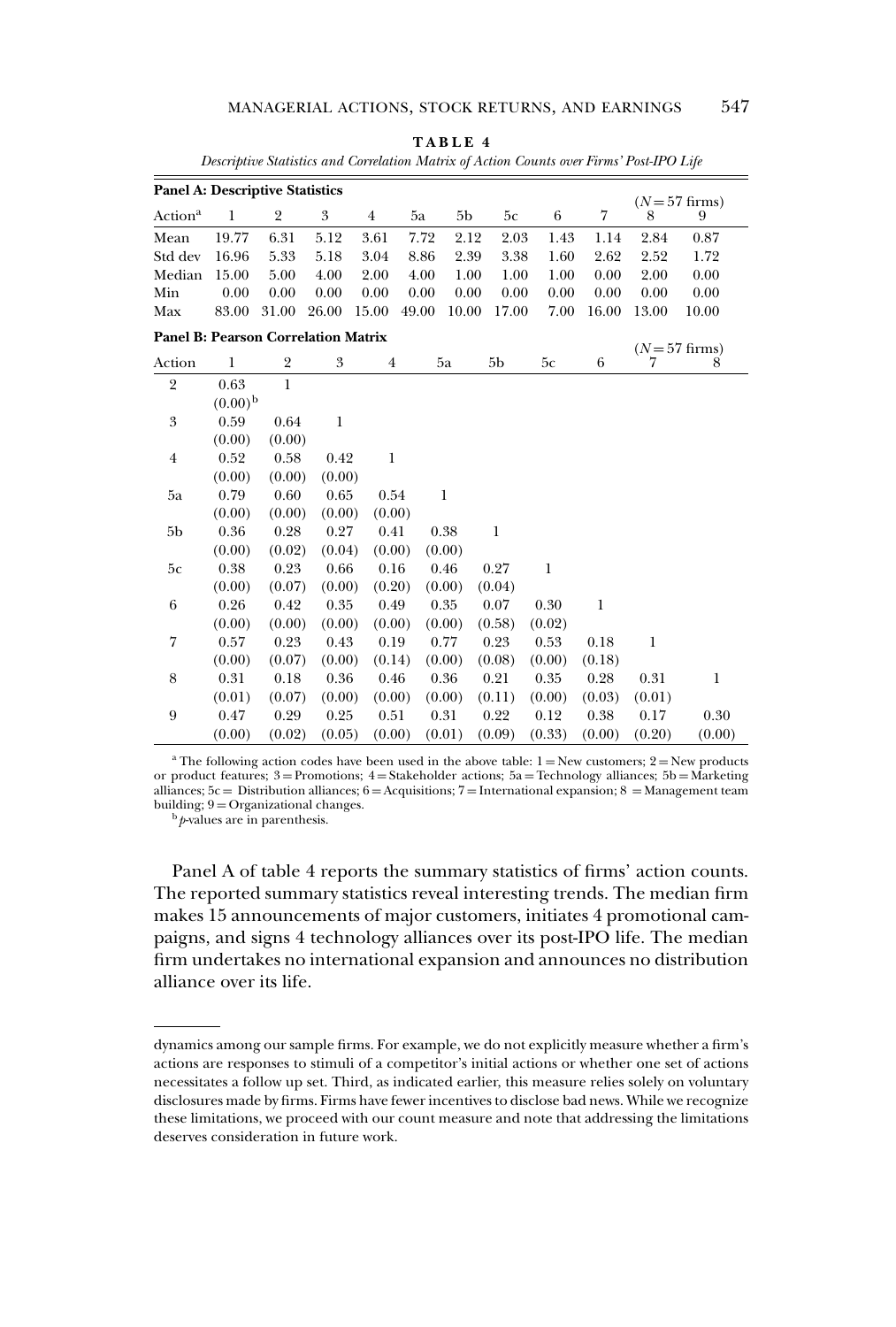Although panel A lists action counts under various categories, it is perhaps inappropriate to view action categories as independent initiatives undertaken by our sample firms. Managerial actions are usually implemented as a portfolio of initiatives (Porter [1987, 2001]). Certain actions necessitate or facilitate other actions. For example, new product features or new technology alliances have to be promoted via marketing campaigns to acquire more customers. Similarly, signing new technology alliances makes it easier to develop new product features or acquire new customers. Hence, we would expect to observe substantial correlation among action counts. The correlations reported in panel B of table 4 confirm this conjecture. Potential multi-collinearity arising from such correlation also makes it difficult to assess whether one set of actions dominates another set in explaining stock returns.

In an attempt to reduce the number of managerial actions to a few parsimonious variables, we carry out a factor analysis using principal components estimation of the action counts under each action type.<sup>14</sup> The factor analysis technique maximizes commonalities within a group (i.e., a factor) and minimizes commonalities among groups. Hence, we implicitly assume that actions that fall under one factor tend to occur more often with other actions that load on that factor but are less likely to occur with actions that fall under another factor.

From a scree test, two factors with eigenvalues greater than 1.0 emerge. Out of the 11 action types shown in table 5, 9 exhibit strong loadings on at least one factor (Kim and Mueller [1986]). Based on actions that exhibited loadings greater or equal to 0.5, the two factors are represented in the table. Together, these two factors account for 58.93% of the variance in our sample. The reliability of these factors is high as the Cronbach alpha is 0.877 (0.811) for Factor 1 (Factor 2). Note that the introduction of new products loads on Factors 1 and 2. However, the action exhibits greater loadings on Factor 1 and as such can be considered more representative of Factor 1.

The five actions that load on Factor 1 include international expansion, technology alliances, distribution alliances, promotions, and acquisition of new customers. These actions appear to represent a managerial orientation external to the firm, and as such, capture firms' attempts to grow their business through international expansion and alliances. Hence, we label this group of actions as the *market penetration* factor. The four primary

<sup>&</sup>lt;sup>14</sup> We use the factor analysis technique as opposed to cluster analysis technique because our goal is to identify factors representing groups of actions due to correlations among the action counts. Under the cluster analysis procedure, where the unit of analysis is usually the subject (i.e., the firm), firms are grouped based on some common characteristics (Nunnally and Bernstein [1994]). In our specific case, the use of cluster analysis would result in categorizing firms into distinctive profiles based on their action scores. For example, we may find that one group of firms emphasizes market penetration while another group emphasizes organization building strategy. Our main objective, however, is to document the value-relevance of managerial actions across all firms as opposed to creating clusters of firms with specific strategic objectives. Hence, we believe that factor analysis technique is more appropriate for our study.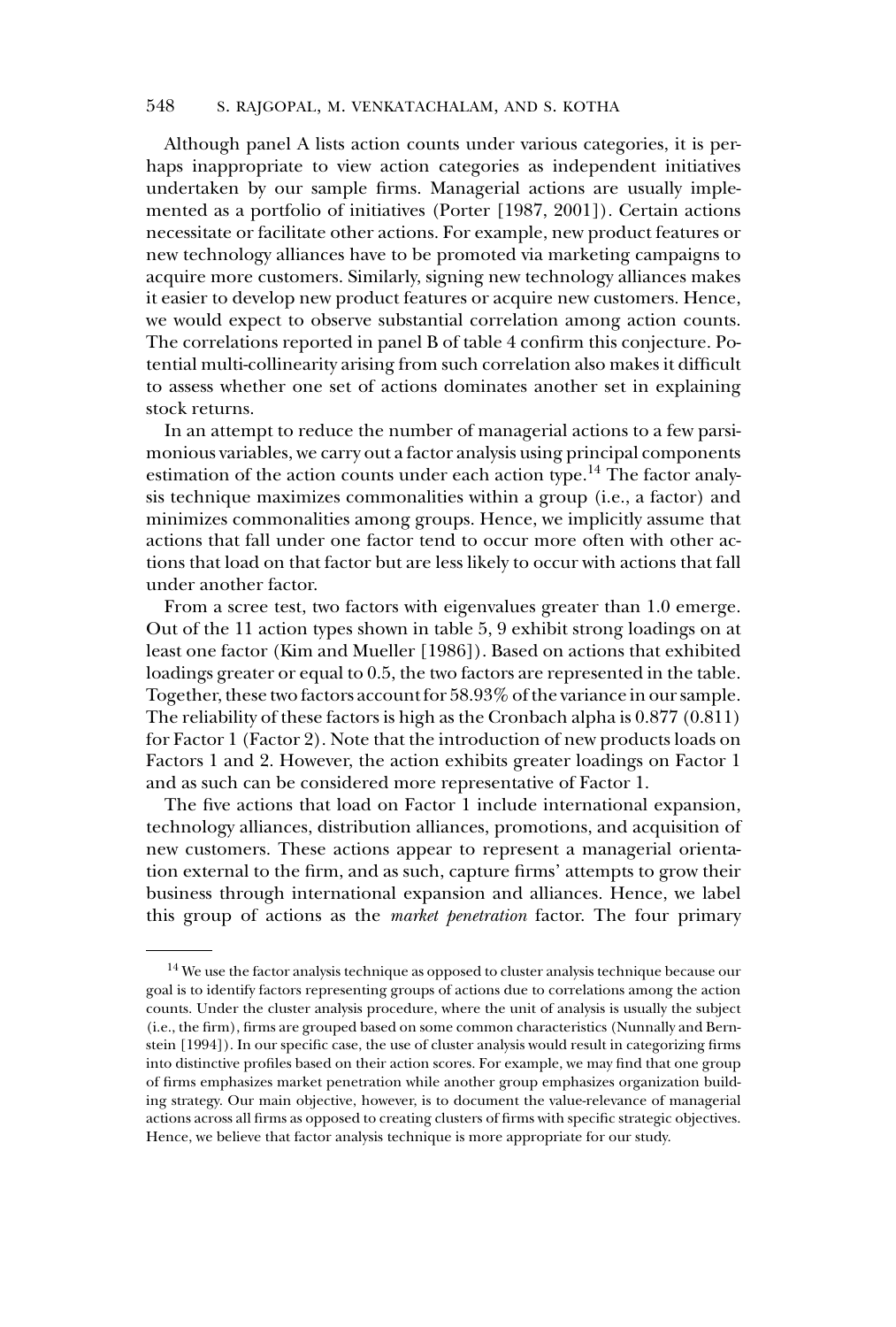|                                                         | Factor 1 <sup>a</sup> | Factor 2              |  |  |
|---------------------------------------------------------|-----------------------|-----------------------|--|--|
| Actions                                                 | Market penetration    | Organization building |  |  |
|                                                         |                       | $(N=57$ firms)        |  |  |
| International expansion                                 | 0.854                 | 0.025                 |  |  |
| Technology alliances                                    | 0.861                 | 0.422                 |  |  |
| Distribution alliances                                  | 0.788                 | 0.037                 |  |  |
| Promotions                                              | 0.721                 | 0.382                 |  |  |
| New customers                                           | 0.661                 | 0.502                 |  |  |
| Marketing alliances                                     | 0.348                 | 0.335                 |  |  |
| Stakeholder actions                                     | 0.199                 | 0.847                 |  |  |
| Organizational changes                                  | 0.037                 | 0.769                 |  |  |
| New products or product features                        | 0.339                 | 0.731                 |  |  |
| Acquisitions                                            | 0.147                 | 0.634                 |  |  |
| Management team building                                | 0.379                 | 0.382                 |  |  |
| Cronbach's alpha                                        | 0.877                 | 0.811                 |  |  |
| Eigenvalue                                              | 5.048                 | 1.433                 |  |  |
| Cumulative percentage of<br>variation explained $(\%)$  | 45.89                 | 58.93                 |  |  |
| Incremental percentage of<br>variation explained $(\%)$ | 45.89                 | 13.04                 |  |  |

**TABLE 5**

*Factor Loadings Using Principal Components Method with Varimax Rotation*

<sup>a</sup> Factor loadings exceeding .5 are identified in bold.

actions that load on Factor 2 include organizational changes, actions directed at stakeholders, acquisitions of other firms, and the introduction of new products or product features. In contrast to the actions that load on Factor 1, these actions focus mostly on the activities internal to the firm (e.g., organizational changes, and acquisitions). They appear more representative of actions that emphasize organization-building efforts. Hence, we label this set of actions as the *organizational building* factor.

To assess whether these two portfolios of managerial actions explain variation in firms' returns, we estimate equation (3) below using the standardized factor scores corresponding to the two factors described earlier as independent variables. Standardized factor scores for each firm are computed in accordance with the following formula:  $f_k = a_{1k}z_1 + a_{2k}z_2 + a_{3k}z_3 + \cdots + a_{ik}z_j$ where  $a_{jk}$  is the factor score coefficient for action type  $j$  ( $j = 1, \ldots, 9$ ) on the factor  $k(k=1, 2)$ , and  $z_j$  is the firm's standardized value on action type *j*. <sup>15</sup> These factor scores, labeled as Factor 1*<sup>i</sup>* and Factor 2*<sup>i</sup>* are introduced as independent variables in the following regression:

$$
R_{i,life} = \delta_0 + \delta_1 R_{m,i,life} + \delta_2 Factor 1_i + \delta_3 Factor 2_i + \varepsilon_{i,life}
$$
\n(3)

<sup>&</sup>lt;sup>15</sup> As a sensitivity check, we compute equally weighted factor scores, i.e., we use  $a_{jk} = 1$  (0) for factor loadings that exceed (did not exceed) 0.5 and re-estimate equation (3) using these scores. Our inferences are unchanged. Note that the new customer action category loads on both factors but for the purpose of equally weighted factor scores we consider new customers under Factor 1 because the loading on new customers for Factor 1 is higher.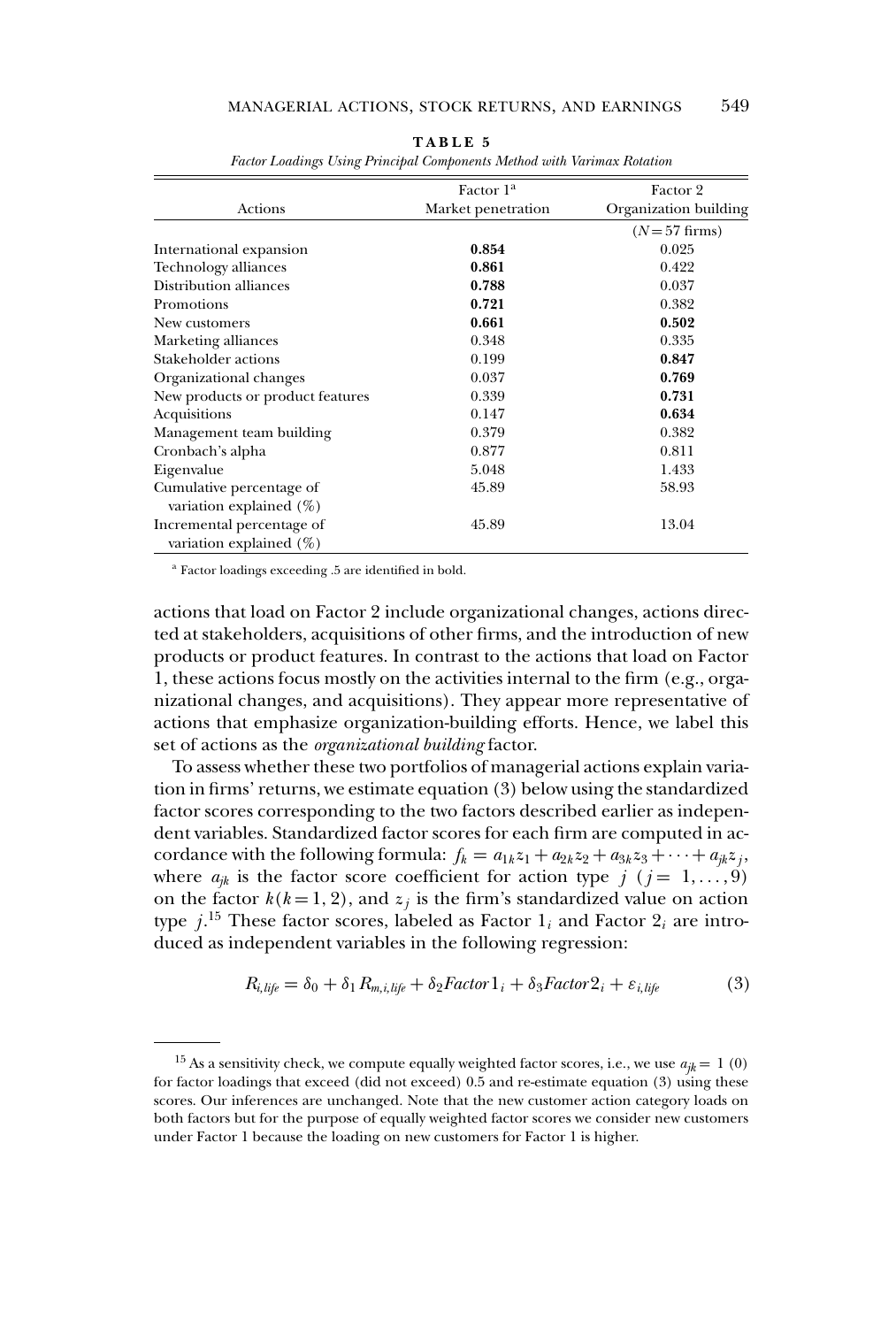Because the factor scores are computed after a varimax rotation, the factor scores are orthogonal to one another. Thus, factor analysis enables us to assess the impact of unique managerial action choices captured by the two factors on stock returns. In equation (3), *Ri,life* is post-IPO life buy-and-hold return,  $R_{m,i\,l\dot{\theta}\dot{\theta}}$  is the NASDAQ return corresponding to the post IPO life of each firm.<sup>16</sup> As discussed before, we view these action measures as nonfinancial leading indicators of firms' performance. If cross-sectional variation in the intensity of these actions, measured as factor scores, signals good news about firms' future prospects, we expect a positive cross-sectional association between factor scores and post-IPO performance. However, if investors have ex post information that certain actions were not likely to be value-increasing in expectation, we would observe a null or even a negative cross-sectional association between these factor scores and post-IPO performance.

An important issue to accounting researchers is the extent to which contemporaneous accounting earnings captures information about a firm's multiple managerial actions. Therefore, we include the cumulative accounting earnings over a firm's post-IPO life scaled by the average market value of its equity in model (3). In addition, we estimate model (3) with components of earnings namely gross margin, marketing expenses, and research and development (R&D) expenses (scaled by average market value of equity) (Hand [2000], Trueman, Wong, and Zhang [2000a]). We also include analysts' consensus forecast of future earnings and revenues for three future fiscal years as competing variables.<sup>17</sup> When using future earnings (revenue) forecasts our sample size reduces to 52 (41) firms due to lack of data availability from the First Call Database.

In panel A of table 6 we report the descriptive statistics for the various variables used in the long window tests. Panel A of table 6 reports that the median firm has accumulated losses of about 2.5% of its average market value. Only one sample firm, Broadvision, had positive lifetime earnings. The median firm had an average market capitalization of about \$0.94 billion over its life. The median firm earns a gross margin of 1.4% of its market value, spends 2.2% of its market value on marketing and advertising, and 0.8% on R&D. Analysts expect our median sample firm to continue reporting cumulative negative earnings of 5.1% of its market value three years out, although they expect the median firm to report revenues equal to 13.3% of their average market value. The median firm reports a stock market return of  $0.1\%$  over its post-IPO life whereas the mean firm earned a return of 33.1% over the same

<sup>16</sup> Our inferences are robust to two sensitivity checks. First, we adjusted the raw returns for the risk free rate. Failing to adjust for the risk-free rate may potentially bias abnormal returns. Second, we used the Internet Stock Index (ISDEX) instead of NASDAQ index for our stock return tests. Note that the correlation between ISDEX returns and NASDAQ returns is very high (0.86,  $p = 0.00$ , two-tailed).<br><sup>17</sup> Forecast data in the database is not available beyond three years for most of our sample

firms in that database.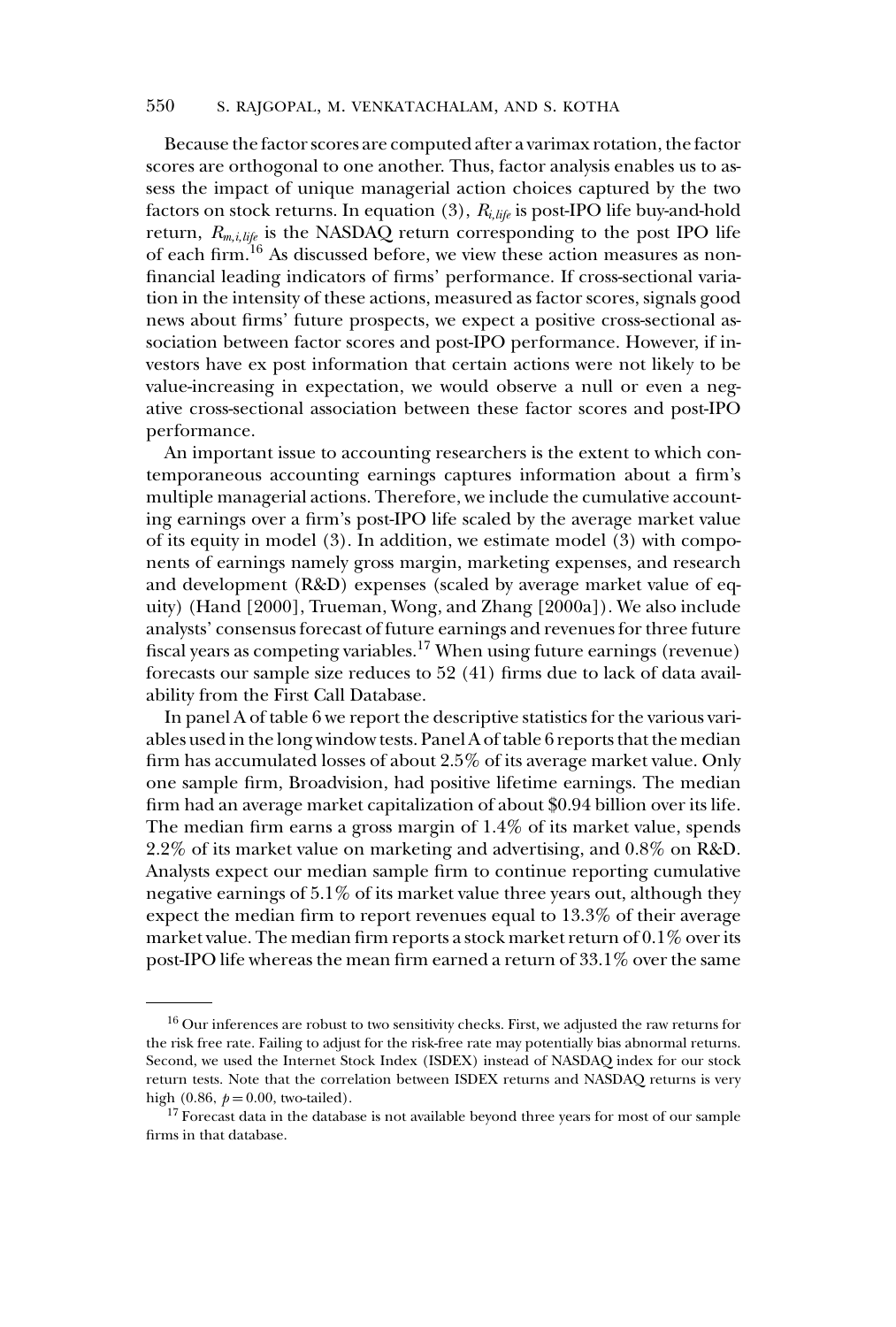| <b>Panel A: Descriptive Statistics</b>           |                |                |                |                |                   |                   |                   |                     |                        |
|--------------------------------------------------|----------------|----------------|----------------|----------------|-------------------|-------------------|-------------------|---------------------|------------------------|
| Variable <sup>a</sup>                            |                | $\cal N$       | Mean           |                | Std dev           | Median            |                   | Minimum             | Maximum                |
| Earnings/AveMVE                                  |                | 57             | $-0.046$       |                | 0.078             |                   |                   | $-0.553$            | 0.002                  |
| GM/AveMVE                                        |                | 57             | 0.023          |                | 0.025             |                   |                   | $-0.010$            | 0.110                  |
| Mktg/AveMVE                                      |                | 57             | 0.034          |                | 0.046             |                   |                   | 0.003               | 0.315                  |
| R&D/AveMVE                                       |                | 57             | 0.012          |                | 0.016             | 0.008             |                   | 0.001               | 0.110                  |
| Forecasted Earnings/AveMVE                       |                | 52             | $-0.105$       |                | 0.106             | $-0.051$          |                   | $-0.925$            | 0.014                  |
| Forecasted Revenues/AveMVE                       |                | 41             | 0.386          |                | 0.812             | 0.133             |                   | 0.002               | 4.532                  |
| Stock returns $(R_{i,life})$                     |                | 57             | 0.331          |                | 2.317             | 0.001             |                   | $-0.950$            | 7.400                  |
| NASDAQ returns $(R_{m,i,life})$                  | 57             | 0.004          |                | 0.281          | 0.001             |                   | $-0.343$          | 0.521               |                        |
| AveMVE (\$ billion)                              |                | 57             | 2.041          |                | 2.696             | 0.940             |                   | 0.260               | 12.511                 |
| Panel B: Pearson Correlation Matrix <sup>b</sup> |                |                |                |                |                   |                   |                   |                     |                        |
| Variable                                         | $R_{i,life}$   | $R_{m,i,life}$ | Factor 1       | Factor 2       | GM/<br>AveMVE     | Mktg/<br>AveMVE   | R&D/<br>AveMVE    | Earnings/<br>AveMVE | Forecasted<br>Earnings |
| $\overline{R_{m,i,life}}$                        | 0.31           |                |                |                |                   |                   |                   |                     |                        |
|                                                  | (0.00)         |                |                |                |                   |                   |                   |                     |                        |
| Factor 1                                         | 0.35           | 0.24           |                |                |                   |                   |                   |                     |                        |
|                                                  | (0.00)         | (0.00)         |                |                |                   |                   |                   |                     |                        |
| Factor 2                                         | 0.48           | 0.23           | 0.00           |                |                   |                   |                   |                     |                        |
|                                                  | (0.00)         | (0.00)         | (1.00)         |                |                   |                   |                   |                     |                        |
| GM/AveMVE                                        | $-0.04$        | 0.39           | $-0.04$        | 0.17           |                   |                   |                   |                     |                        |
|                                                  | (0.75)         | (0.00)         | (0.74)         | (0.19)         |                   |                   |                   |                     |                        |
| Mktg/AveMVE                                      | $-0.16$        | $-0.02$        | $-0.13$        | $-0.07$        | 0.60              |                   |                   |                     |                        |
|                                                  | (0.22)         | (0.89)         | (0.33)         | (0.61)         | (0.00)            |                   |                   |                     |                        |
| R&D/AveMVE                                       | $-0.20$        | 0.06           | $-0.14$        | $-0.14$        | 0.64              | 0.95              |                   |                     |                        |
|                                                  | (0.13)<br>0.16 | (0.96)         | (0.30)<br>0.09 | (0.30)         | (0.00)<br>$-0.32$ | (0.00)            |                   |                     |                        |
| Earnings/AveMVE                                  | (0.22)         | 0.09<br>(0.49) | (0.47)         | 0.11<br>(0.38) | (0.01)            | $-0.91$<br>(0.00) | $-0.88$<br>(0.00) |                     |                        |
| Forecasted                                       | 0.23           | 0.30           | 0.25           | 0.18           | $-0.34$           | $-0.94$           | $-0.92$           | 0.93                |                        |
| Earnings/AveMVE                                  | (0.04)         | (0.05)         | (0.00)         | (0.01)         | (0.02)            | (0.00)            | (0.00)            | (0.00)              |                        |
| Forecasted                                       | $-0.15$        | $-0.21$        | $-0.21$        | $-0.12$        | 0.18              | 0.43              | 0.44              | $-0.43$             | $-0.41$                |
| Revenues/AveMVE                                  | (0.33)         | (0.18)         | (0.17)         | (0.45)         | (0.24)            | (0.00)            | (0.00)            | (0.00)              | (0.00)                 |

**TABLE 6**Descriptive Statistics and Correlation Matrix for Variables Used in the Long-Window Tests

<sup>a</sup>Earnings is income before extraordinary items, GM is gross margin, Mktg is marketing expenses, R&D is research and development. All these variables are measured over each firm's post IPO life (measured as time from the IPO date till September 30, 2000). Ave MVE refers to the average market value of the firm over its post IPO life. Forecasted earnings and revenues are three year cumulated annual earnings forecast for fiscal years ending 2001–2003 measured at September 30, 2000.  $R_i$  is the stock return over the firm *i*'s post IPO life till September 30, 2000,  $R_{m,i\,ll\hat{p}}$  is the return on the NASDAQ composite index for each firm event window. Factor 1 and Factor 2 represent standardized factor scores for market penetration factor and organiz

b *p*-values are presented in parenthesis.

551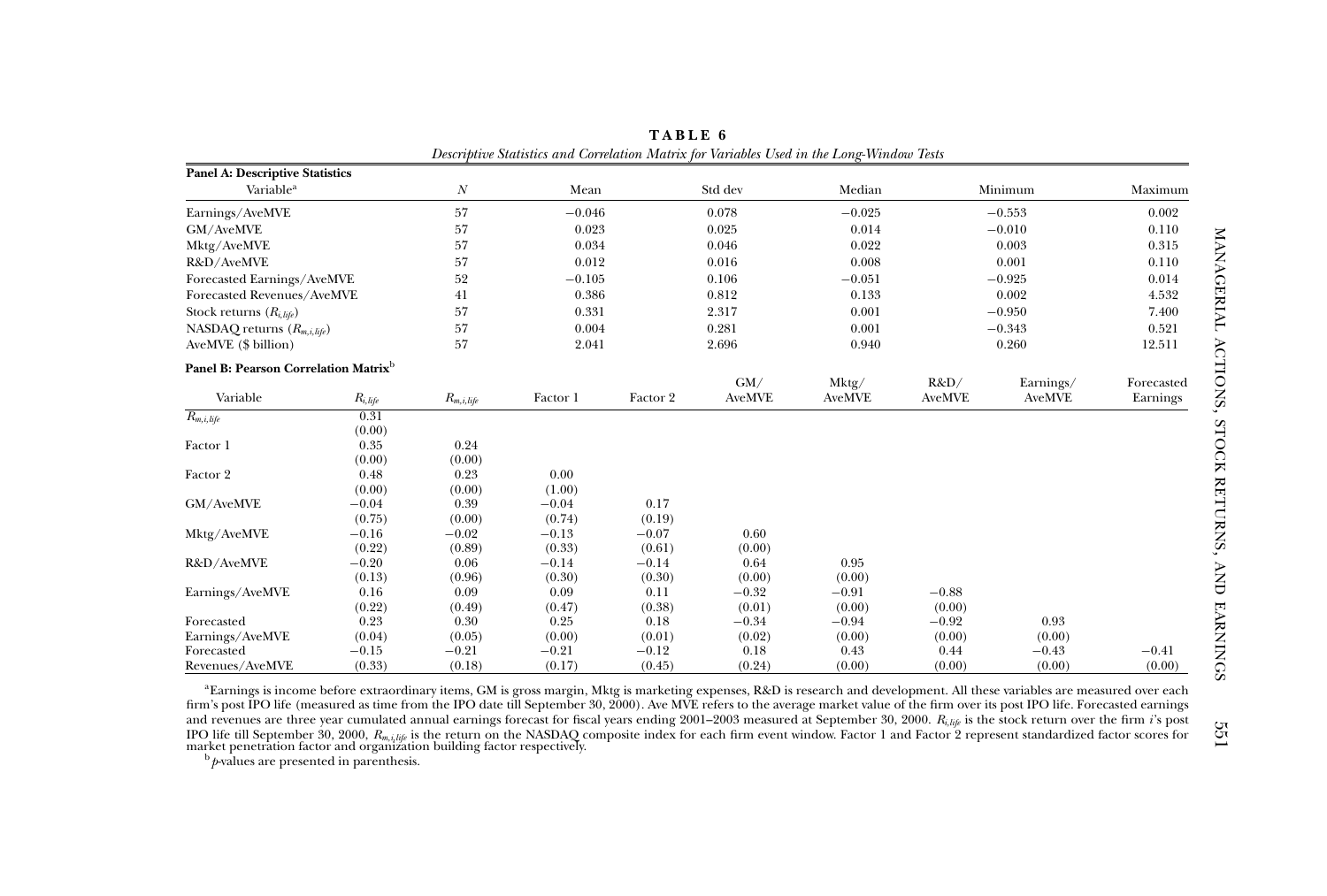#### **TABLE 7**

*Summary Statistics for the Generalized Least Squares Regression of Firm Returns over the Firm's Post-IPO Life on Factor Scores of Managerial Actions, Financial Statement Information, and Analyst Forecasts*

| Variable <sup>a</sup>         | Pred. Sign | $(1)^{\overline{b}}$ | (2)       | (3)       | (4)       | (5)       | (6)       | (7)       |
|-------------------------------|------------|----------------------|-----------|-----------|-----------|-----------|-----------|-----------|
|                               | 5          | 0.38                 | 0.17      | 0.04      | 0.23      | 0.35      | 0.05      | 0.32      |
| Intercept                     |            |                      |           |           |           |           |           |           |
|                               |            | (1.44)               | (0.33)    | (1.28)    | (0.75)    | (1.13)    | (0.33)    | (0.94)    |
| Market return                 | $^{+}$     | $2.09*$              | $3.41***$ | $2.09*$   | 1.59      | $2.50**$  | $1.34**$  | $2.80**$  |
|                               |            | (1.49)               | (2.52)    | (1.47)    | (1.03)    | (1.65)    | (1.74)    | (1.71)    |
| <b>Managerial actions</b>     |            |                      |           |           |           |           |           |           |
| Factor 1 Market penetration   | $+/-$      | $0.92***$            |           | $0.91***$ | $0.91***$ | $1.13***$ | $0.98***$ | $0.90***$ |
|                               |            | (5.11)               |           | (5.89)    | (5.13)    | (3.27)    | (4.81)    | (3.02)    |
| Factor 2 Organizational       | $+/-$      | $1.03***$            |           | $1.02***$ | $1.04***$ | $1.12***$ | $1.15***$ | $0.79**$  |
| building                      |            | (7.66)               |           | (7.03)    | (7.67)    | (6.16)    | (5.82)    | (2.23)    |
| <b>Accounting information</b> |            |                      |           |           |           |           |           |           |
| Earnings/AveMVE               | $^{+}$     |                      | 2.40      | 0.80      |           |           |           | 0.90      |
|                               |            |                      | (0.61)    | (0.32)    |           |           |           | (0.82)    |
| GM/AveMVE                     | $^{+}$     |                      |           |           | 8.65      |           |           |           |
|                               |            |                      |           |           | (0.52)    |           |           |           |
| Mktg/AveMVE                   | $^{+}$     |                      |           |           | 18.71     |           |           |           |
|                               |            |                      |           |           | (0.48)    |           |           |           |
| R&D/AveMVE                    | $^{+}$     |                      |           |           | $-42.51$  |           |           |           |
|                               |            |                      |           |           | $(-1.02)$ |           |           |           |
|                               |            |                      |           |           |           |           |           |           |
| Forecasted Earnings/          | $^{+}$     |                      |           |           |           | $-0.25$   |           | $-0.46$   |
| AveMVE                        |            |                      |           |           |           | $(-0.52)$ |           | (0.77)    |
| Forecasted Revenues/          | $+$        |                      |           |           |           |           | 0.15      | 0.25      |
| AveMVE                        |            |                      |           |           |           |           | (0.35)    | (0.64)    |
| Number of firms               |            | 57                   | 57        | 57        | 57        | 52        | 41        | 41        |
| Adjusted $R^2$ (%)            |            | 54.28                | 24.99     | 52.22     | 56.58     | 61.98     | 59.26     | 60.61     |

|  | $R_{i,life} = \beta_0 + \beta_1 R_{m,i,life} + \beta_2 Factor 1_i + \beta_3 Factor 2_i + \varepsilon_{i,life}$ (3) |  |
|--|--------------------------------------------------------------------------------------------------------------------|--|
|--|--------------------------------------------------------------------------------------------------------------------|--|

<sup>a</sup> Earnings is income before extraordinary items, GM is gross margin, Mktg is marketing expenses, R&D is research and development. All these variables are measured over each firm's post IPO life (measured as time from the IPO date till September 30, 2000). Ave MVE refers to the average market value of the firm over its post IPO life. Forecasted earnings and revenues are three year cumulated annual earnings forecast for fiscal years ending 2001−2003 measured at September 30, 2000. *Ri,life* is the stock return over firm *i*'s post IPO life till September 30, 2000, *Rm,i,life* is the return on the NASDAQ composite index for each firm's post IPO life. *Factor* 1 and *Factor* 2 represent standardized factor scores for market penetration factor and

organization building factor respectively. <sup>b</sup> *<sup>t</sup>*-statistics are presented in parenthesis. ∗∗∗/∗∗/<sup>∗</sup> represents *<sup>p</sup>*-values with one (two) tailed significance when a sign is (is not) hypothesized at  $1\%$ , 5%, and  $10\%$  significance levels, respectively.

event period.<sup>18</sup> To prevent outlier returns from influencing our inferences, we winsorize the returns distribution at the 99% and 1% percent levels.

Panel B of table 6 reports the correlations among the variables of interest. Note that post-IPO returns are positively correlated with factor scores and forecasted earnings. Consistent with factor scores capturing information about future earnings, we observe a significant positive association between factor scores and future earnings forecasts. Whether factor scores dominate current and forecast accounting information in explaining cross-sectional variation in post-IPO performance is examined in multivariate regressions reported in table 7.

<sup>&</sup>lt;sup>18</sup> Qualitatively similarly inferences obtain after two sensitivity checks. First, we redefine the firms' post-IPO life returns as log (1 + post life returns) to address the skewness. Second, we delete statistical outliers whose absolute *R*-student scores in an OLS version of our regressions exceed 3.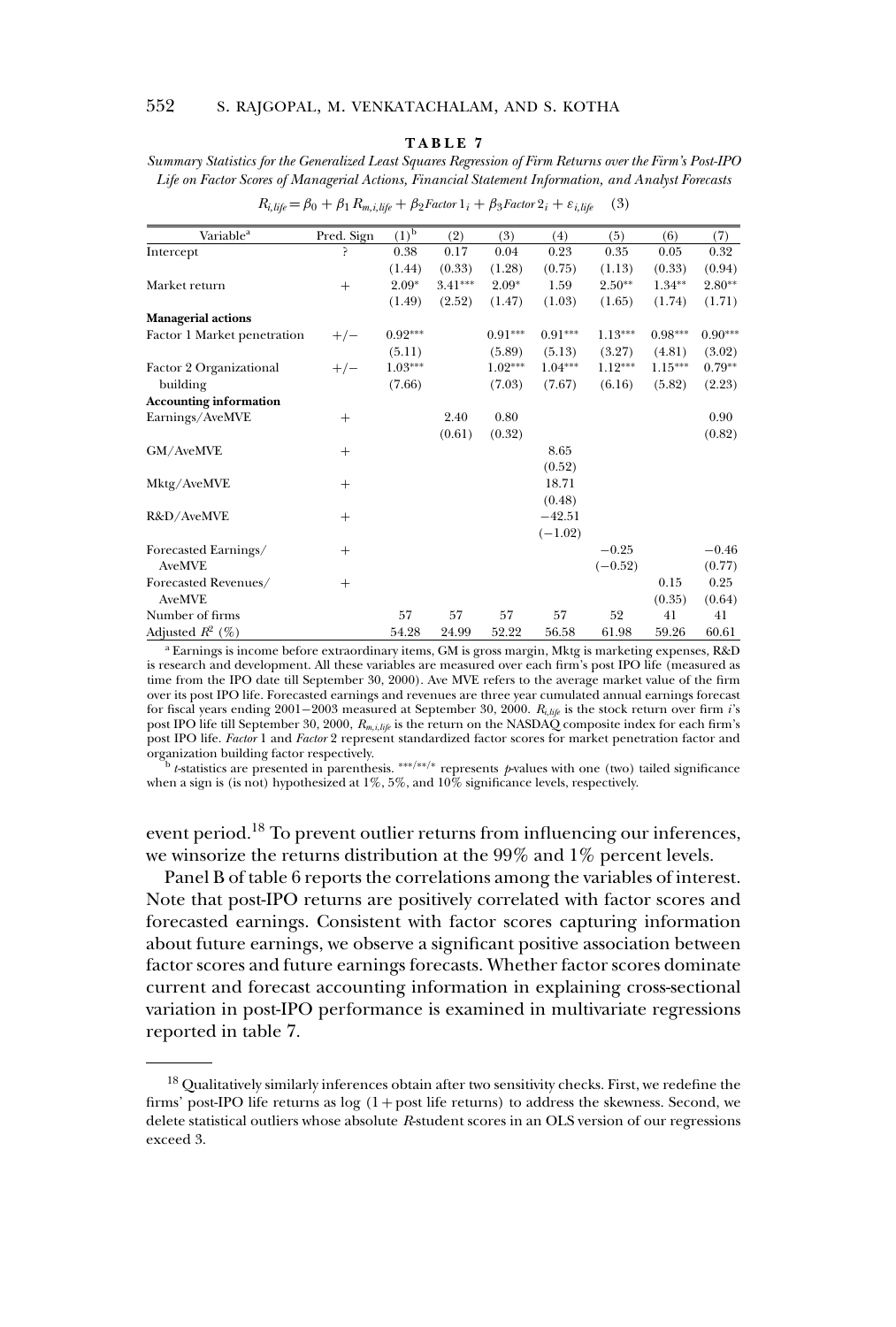Column (1) of table 7 reports the results of estimating equation (3). Factors 1 and 2 are strongly associated with returns at conventional levels.<sup>19</sup> The respective coefficients on Factors 1 and 2 are  $0.92$  (*t*-statistic = 5.11) and  $1.03$  (*t*-statistic  $= 7.66$ ) respectively. The regression equation explains 54.28% of the variation in post-IPO returns. We could not reject a test of equality of the two coefficients. Hence, managerial actions related to market penetration and organization building seem to be equally important in terms of their association with post-IPO returns. Note that the coefficient on the market return is positive but weakly significant  $(t = 1.49)$ . The positive correlation between factor scores and the market return (see panel B of table 6) is partially responsible for the weak significance of the market factor.<sup>20</sup>

Column (2) of table 7 shows that accounting earnings scaled by average market value do not explain any variation in stock returns. When accounting earnings is introduced as an independent variable in addition to the two factors, we observe that the coefficients on the two factors remain statistically significant in column (3). The adjusted *R*-square of the model in column (3) with earnings and the factor scores is more than double (52.22%) the adjusted *R*-squared of the model in column (2) with just accounting earnings (24.99%). Thus, information about managerial action choices of B2B firms explains a substantial portion (over 25%) of stock returns above and beyond accounting earnings.

Although post-IPO earnings of firms do not explain cross sectional variation in firm returns, it is quite possible that components of earnings, especially gross margin, marketing expenditure, and R&D expenses, might be informative about stock returns. For example, Hand [2000] argues that the stock market views advertising and R&D expenses of Internet firms as investments. Trueman, Wong, and Zhang [2000a] show that gross margin is valued by the stock market for a sample of B2C firms. However, we do not find the earnings components to be significantly related to post-IPO performance in our sample of B2B firms. Perhaps, the strong collinearity among the various earnings components (see panel B of table 6) is partly responsible for the lack of association. Most important, the two managerial action measures (market penetration and organization building) continue to be strongly associated with stock returns.

<sup>&</sup>lt;sup>19</sup> In untabulated analyses, we find that action counts for six action categories are positively related to post IPO returns: new customers, new products, promotions, stakeholder actions, technology alliances, and organizational changes. In view of the multicollinearity in action counts documented in panel B of table 6, we view these univariate results as supplementary analyses.

 $20$  Our conjecture for the correlation is that the two actions—market penetration and organization building—capture events that are likely to affect the market return as operationalized here (the NASDAQ composite index) due to potential spillover effects associated with technology alliances or stakeholder actions. As a sensitivity check, we re-estimated the equations in table 7 with S&P 500 index, a broader market return measure, and find that the coefficient on market return becomes positive and strongly significant.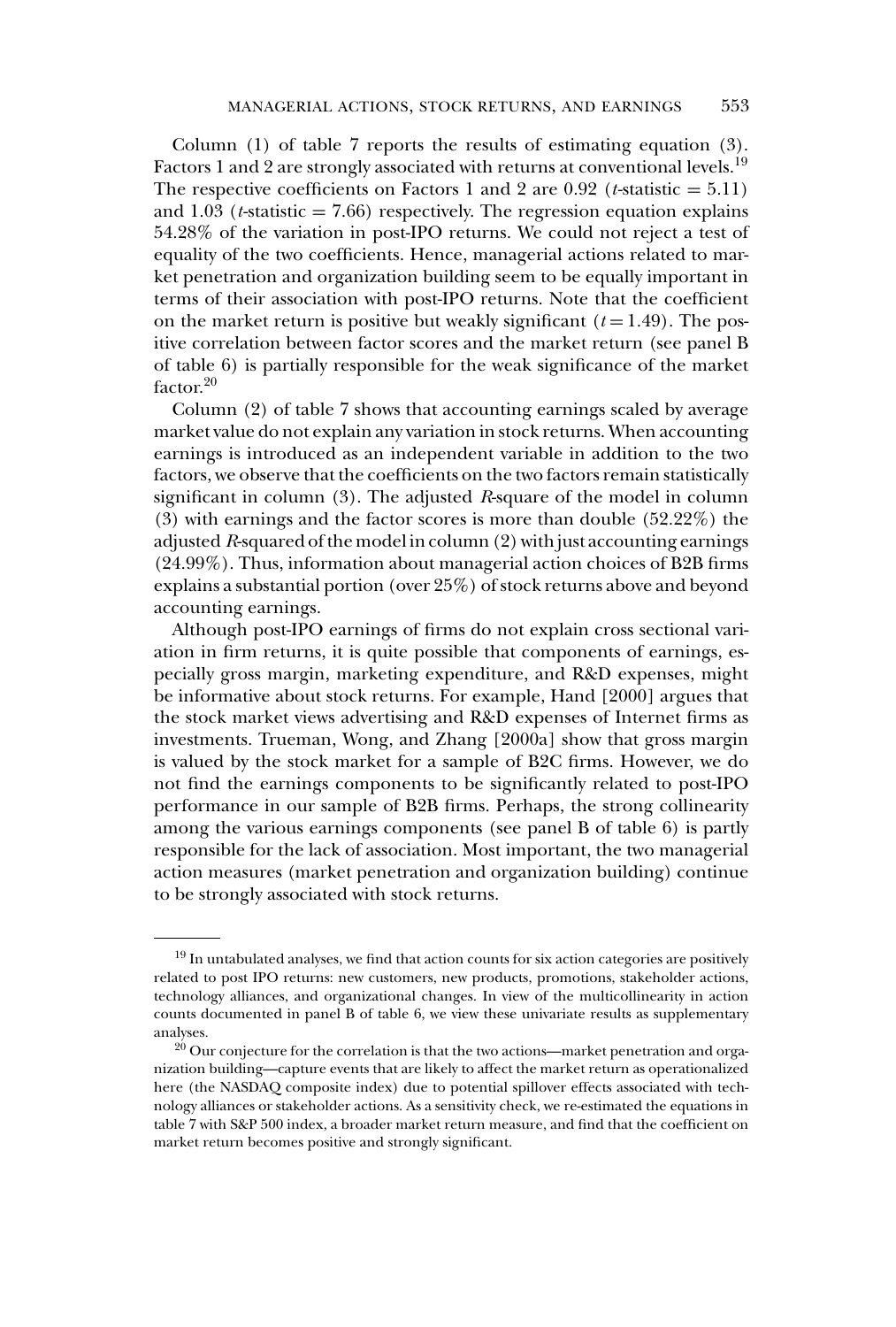Although past earnings do not explain cross-sectional variation in returns, it is quite plausible that future earnings might have better success in explaining performance given that differences in the intensity of managerial actions are likely to result in differences in future earnings. When future earnings forecasts are introduced as competing variables against the two action measures in equation (3), we find that the coefficient on future earnings is negative but insignificant (coefficient  $= -0.25$ , *t*-statistic  $= -0.52$ ) but the action measures continue to be strongly significant (see column (5) of table 7). Hence, factor scores appear to dominate future earnings forecasts in terms of explanatory power.<sup>21</sup>

Finally, we assess whether consensus revenue forecasts explain crosssectional variation in post-IPO returns. Column (6) suggests that it is not the case. However, when we include actual earnings and analyst forecasts (see column (7)), the *t*-statistics related to the two factors fall in magnitude. Note that the *t*-statistic on the market penetration factor falls from 5.11 in column (1) to 3.02 in column (7) while the *t*-statistic on organization building factor falls from 7.66 in column (1) to 2.23 in column (7). This decrease in the *t*-statistics perhaps suggests that current accounting information and forecasted future earnings and revenues capture some of the value-relevant information embedded in the action measures. Overall, our results indicate that the action measures captured in the paper would be expected to flow into earnings and revenues only after three years. $22$  Of course, we cannot fully rule out the possibility that the market fixates on announcements of actions regardless of the firm value effects of these actions.

## *5. Conclusions*

Our study is among the first in the accounting and finance literatures to operationalize a comprehensive set of managerial actions empirically and relate it to stock returns and earnings. We compile a count of managerial actions taken by a sample of B2B e-commerce firms under nine action categories and reduce such counts into two broad initiatives (market penetration, organization building) using factor analysis. These initiatives are strongly associated with the post-IPO stock returns of our sample firms. Accounting earnings and its components such as gross margin, marketing, and R&D expense generally do not reflect value-relevant information in the two managerial initiatives. We also find that the value-relevance of these

<sup>&</sup>lt;sup>21</sup> In unreported analyses, we find that introducing forecasted earnings for each of the three future years individually instead of cumulatively does not alter our inferences.

 $22$  To assess whether firm age is an omitted variable, we introduce the firm's age (computed as the number of days from the IPO to September 30, 2000) as an independent variable in equation (3) and re-run the regression with and without accounting earnings. Inferences remain unchanged. Age is not a significant explanatory variable in any regression. We also considered cash burn rate (Demers and Lev [2001]) and quarterly percentage change in revenues as competing financial measures in the long window regressions. However, the actions count measure dominates these financial measures in terms of explanatory power.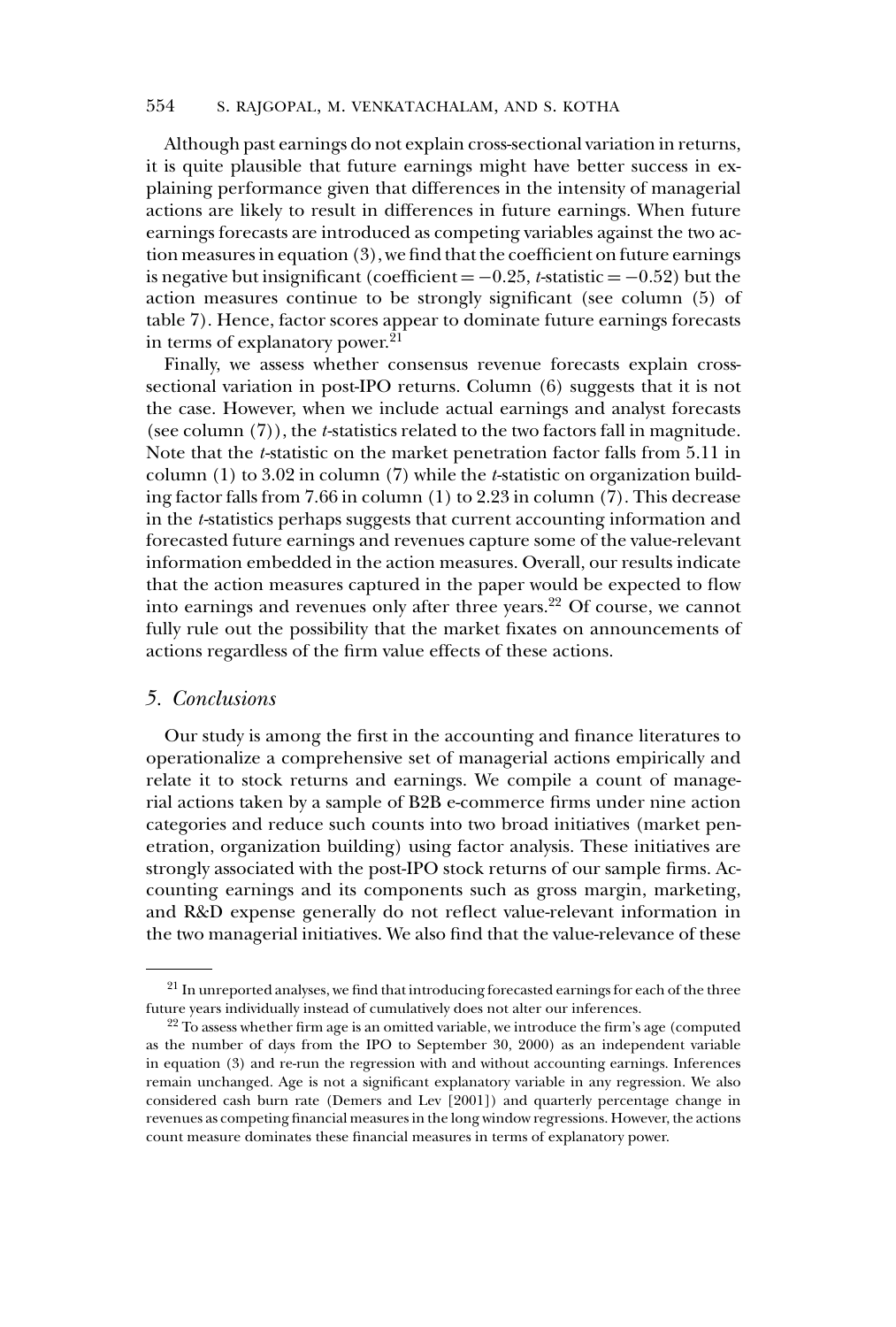two initiatives overwhelms that of accounting earnings and its components. This finding suggests that investors appear to use information about the cross-sectional intensity of managerial actions to supplement the meager financial information available to set prices of B2B firms.

Our focus on early stage companies with negative earnings limits the generalizability of our findings to firms in other emerging sectors or to firms in mature industries. Hence, an interesting extension would be to assess whether the information content in managerial actions dominates that of accounting earnings for firms in other emerging and mature industries. We leave such an endeavor for future research.

#### **REFERENCES**

- ALDRICH, H. E., AND C. M. FIOL. "Fools Rush In? The Institutional Context of Industry Creation." *The Academy of Management Review* 19 (October 1994): 645–71.
- ALTMAN, B. W. "Corporate Community Relations in the 1990s: A Study in Tansformation." *Business and Society* 37 (June 1998): 221–27.
- AMIR, E., AND B. LEV. "Value-Relevance of Nonfinancial Information: The Wireless Communications Industry." *Journal of Accounting and Economics* 22 (August–December 1996): 3–30.
- BARNEY, J. "Firm Resources and Sustained Competitive Advantage." *Journal of Management* 17 (March 1991): 99–120.
- BEAVER, W. H. "The Information Content of Annual Earnings Announcements." *Journal of Accounting Research* (Supplement 1968): 67–92.
- BERMAN, S. L.; A. C. WICKS; S. KOTHA; AND T. M. JONES. "Does Stakeholder Orientation Matter? The Relationship Between Stakeholder Management Models and Firm Financial Performance." *Academy of Management Journal* 42 (October 1999): 488–506.
- BROWN, S. J., AND J. B. WARNER. "Measuring Security Price Performance." *Journal of Financial Economics* 8 (September 1980): 205–58.
- CAVES, R. *Multinational Enterprise and Economic Analysis*. 2nd ed. Cambridge, UK: University Press, 1996.
- CHANDRA, U.; A. PROCASSINI; AND G. WAYMIRE. "The Use of Trade Association Disclosures by Investors and Analysts: Evidence from the Semiconductor Industry." *Contemporary Accounting Research* 16 (Winter 1999): 643–70.
- CHANEY, P. K.; T. M. DEVINNEY; AND R. S. WINER. "The Impact of New Product Introductions on the Market Value." *The Journal of Business* 64 (October 1991): 573–611.
- CHANG, S. J. "International Expansion Strategy of Japanese Firms: Capability Building through Sequential Entry." *Academy of Management Journal* 38 (April 1995): 383–407.
- DAS, S.; P. K. SEN; AND S. SENGUPTA. "Impact of Strategic Alliances on Firm Valuation." *Academy of Management Journal* 41 (February 1998): 27–42.
- DEMERS, E., AND B. LEV. "A Rude Awakening: Internet Value Drivers in 2000." *Review of Accounting Studies* 6 (July/September 2001): 331–59.
- DUNBAR, R. L. M., AND S. KOTHA. "Managing Institutional and Cultural Contrasts: The Case of Sanyo Electric in the United States." *Advances in International Comparative Management* 13 (2000): 149–74.
- FEDERAL TRADE COMMISSION. "Entering the 21st Century: Competition Policy in the World of B2B Electronic Marketplaces." *URL:* www.ftc.gov/os/2000 (October 2000).
- FORRESTER RESEARCH. "Retail's Pan-European Future." *URL:* www.forrester.com (April 2000).
- HAND, J. "Profits, Losses, and the Non-linear Pricing of Internet Stocks." Working paper, University of North Carolina, Chapel Hill, NC, 2000.
- HART, O. *Firms, Contracts, and Financial Structure*. New York: Oxford University Press, 1995.
- HITT, M. A.; R. E. HOSKISSON; R. D. IRELAND; AND J. S. HARRISON. "Are Acquisitions a Poison Pill for Innovation?" *The Academy of Management Executive* 5 (1991): 22–34.